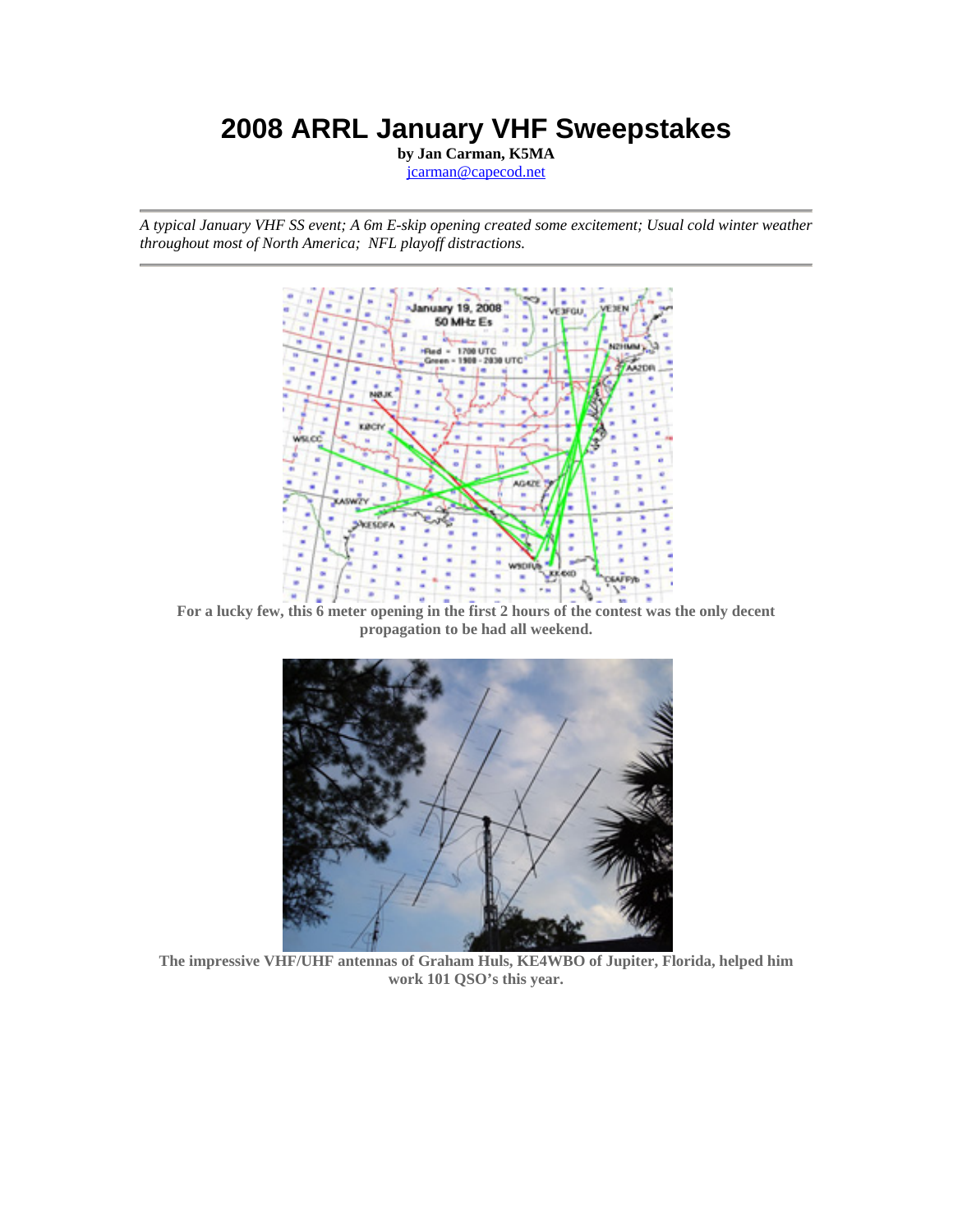

**Not everybody suffered in the cold rain and snow! James Duffey, KK6MC/R wisely took a southern route. Here he is setting up in DM61 in southern New Mexico.** 

As in previous editions of the January VHF SS competition, the combination of typically cold weather in the northern parts of North America along with the usual distractions caused by television coverage of NFL football playoff games generally makes for a rather dull contest weekend. The 2008 running is no exception to this general observation. Tim Marek, K7XC, of Fallon, NV suggested, as did others, that the January VHF SS competition be moved back to the weekend before the Super Bowl game as it had been in the past. Tim also mentioned that the extremely cold temperatures and a large snow storm likely contributed to the relatively low activity levels. Phil Miguelez, WA3NUF, of Warminster, PA noted that the "Sunday football games really kept the bands quiet late afternoon into the evening."

With the exception of some southern and western states, typical winter weather conditions were the order of the day for the 2008 running of the January VHF Sweepstakes competition. Rovers, in particular, had to deal with the cold weather conditions. Roger Sanderson, VE3RKS/R of Waterloo, ON ran a limited rover operation, and he was so cold that the only comment he could write was "BRRRRRRRRRR"! Joe Shupienis II from Moon, PA said that he made a very half-hearted effort due to the cold weather but that he still had a lot of fun. But, not every participant faced cold weather, as was noted by Robin Whiting, W6DWI of Davis, CA who had nice weather near Pacific Ridge at 4500 feet elevation.

With the exception of the Single Operator Low Power category, K2DRH with 163k points, scores were lower than those reported for the 2007 VHF SS competition. Every other entry category for 2008 had a lower top score than the previous year. Another interesting observation to be made is that last year I made a very similar statement regarding score levels in the 2007 event in which reported scores were generally lower than those reported in the 2006 January VHF SS competition. This is not a good trend!

Another measure of participation is the number of logs submitted for the competition. These are the figures for logs submitted in the January VHF SS for the past three years, compared to this year's submissions: 2008 logs and the contract of the contract of the contract of the contract of the contract of the contract of the contract of the contract of the contract of the contract of the contract of the contract of the contract of 2007 684 logs 2006 793 logs

2005 718 logs

It is good to see an increase in log submissions in this year's competition compared to 2007, but it is also true that log submissions were substantially larger in 2006, and somewhat larger in 2005. I hope the upward trend continues. One thing is for sure, and that is that participation and score levels in VHF/UHF competitions are not as significantly influenced by the solar cycle as are the results of competitions on the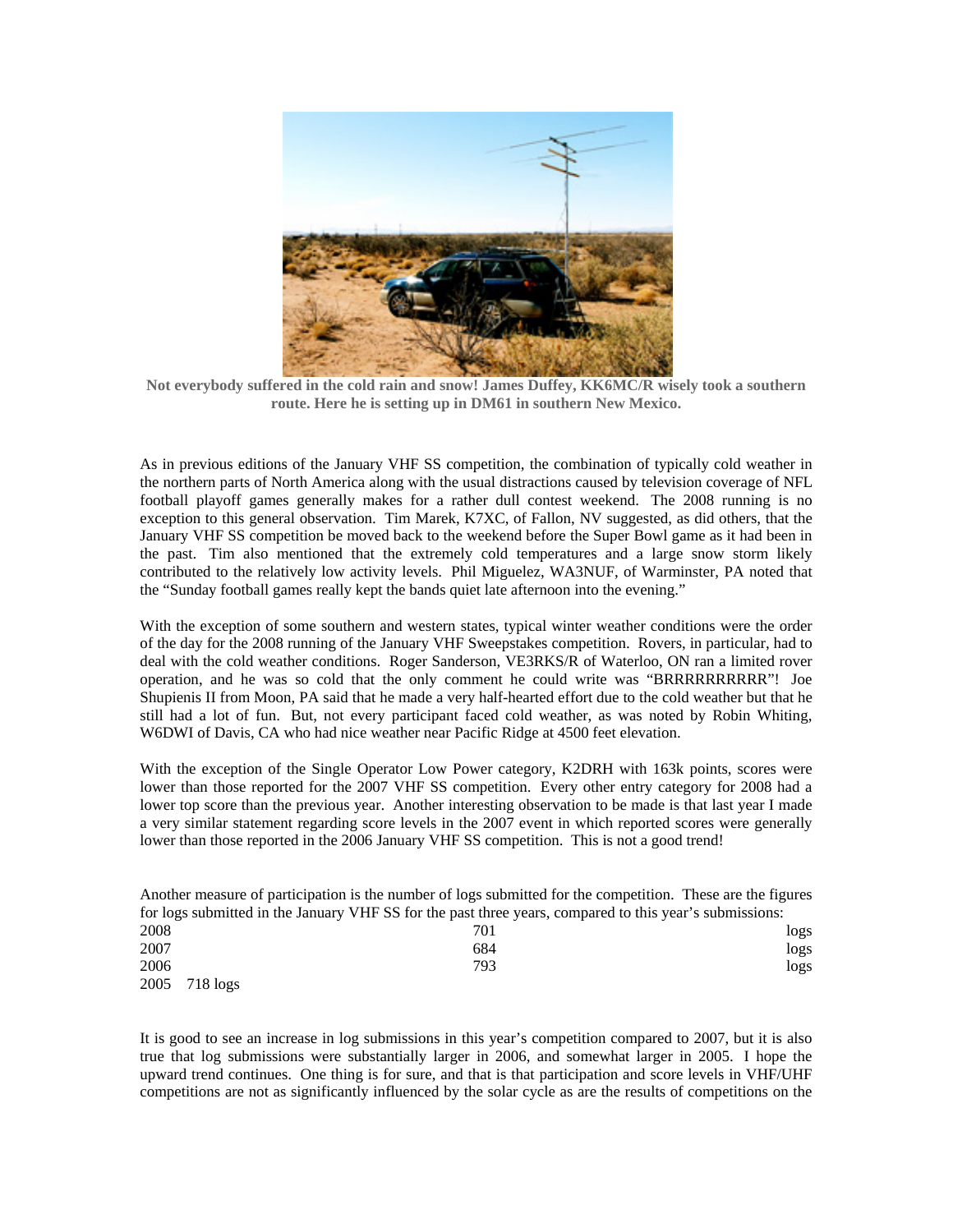HF amateur bands. We certainly can't blame low sunspot numbers for low participation levels in VHF/UHF competitions!

The 701 logs submitted for the 2008 competition represent 72,864 contacts. The equivalent numbers for the 684 log submissions in 2007 represent 86,910 contacts – more QSO's but fewer participants! The log submission figures for years 2006 back through 2003 are 793, 718, 836 and 797 respectively. The total log submissions (701) for the 2008 event represents the lowest number of participants in the past six years. In my view, the participation figure, (number of logs submitted) is the most important indication of interest in the January VHF SS competition. The total number of contacts made by all participants is important, but primarily represents the effects of propagation conditions, rather than the level of participation. I can envision a January VHF SS event with even fewer participants but having one or more significant E-skip events across many areas of North America that would produce record score figures. My hope is that future January VHF SS events will include more participants regardless of the propagation conditions. Winter conditions can be difficult with little tropo enhancement, but there is always the possibility of the unpredictable sporadic E-skip which always makes for an interesting weekend.

#### **Propagation**

My personal observation from my home QTH on Cape Cod (FN41QO) is that conditions were typically flat, meaning that on the bottom four VHF/UHF bands on which I operate, all QSO's were made within the normal tropo range which extends out approximately 400 miles. I did experience one six-meter E-skip session which occurred on Saturday afternoon beginning at 1917Z and extended through 2021Z. During that one-hour and four-minute time period, I worked a total of 21 stations on six-meter E-skip, all of which were in the state of Florida in EL grids 86 thru 89 and 96 thru 99 plus EM90. I heard nothing further south of EL-96 into the Miami area nor further north than Jacksonville.

Many participants indicated that conditions were generally poor. Ellen Rugowski, AF9J of Greenfield, WI said "conditions were the worst I've ever seen in a VHF SS." Dave Petke, K1RZ of Damascus, MD said "activity high, but the weather was too cold for good conditions, which showed in the results." Fred Spaulding, K1YQP, Shingle Springs, CA indicated that conditions were not good, and said "thank goodness for hardworking rovers!" The view from Florida was a bit different as it appears that Florida sixmeter stations enjoyed the very good E-skip event on Saturday. Ray Czyzewski, K2DEL, of Interlachens, FL (Knight Riders VHF Club station) indicated that on Saturday the six-meter band was wide open, but that on Sunday the bands were dead. Bert Soltoff, K3IUV of Warminster, PA said "activity was low on all bands and conditions were poor (as usual), and it was nice to say hello to old friends." Ron Marosko, K5LLL of McDade, Texas said, "Conditions were poor with very bad QSB; the only saving thing was the rovers. CW was used on more than 15% of the contacts, without it, no QSO! Several contacts on 2M in 300-400 mile range, even with poor conditions." Finally, Tim Marek, K7XC of Fallon, NV said "Extremely cold temperatures, a large snow storm and NFL playoff weekend made this a slow and boring contest with poor conditions. Lets move it back to the weekend before the Superbowl as it always was"! Participant comments on the two key negative issues of this year's event were virtually unanimous: winter propagation conditions are difficult and the NFL playoff games are intrusive! Nearly everyone who had a soapbox comment on the subject suggested that the January VHF SS event be moved back to the weekend prior to the Super Bowl football game. My personal view on this issue is that the calendar between mid-December and the end of February should be carefully examined and a weekend chosen that has a minimum of competition from sports events and holidays. Finally, one last comment from Joe Mancini, N2GCZ of Hawthorne, NY on the competition from NFL playoffs "Despite the distraction of the playoffs, we were able to post our best score yet. A big "thank you" to all the stations who operated during the playoffs."

### **The National Scene**

Although the total number of logs submitted this year (701) compared to 2007 (684) was up slightly, the total number of reported contacts was down from that in 2007 by over 14,000, or about 16%. One possible reason for the downturn in contact totals may be that there were fewer sporadic E openings than occurred during the 2007 event. When the only mechanisms for propagation of VHF/UHF signals are by means of ground wave or troposcatter, the opportunities for contacts beyond about 400 miles are limited, unless you have EME capability. Also, those who live in low population density regions and those who live along the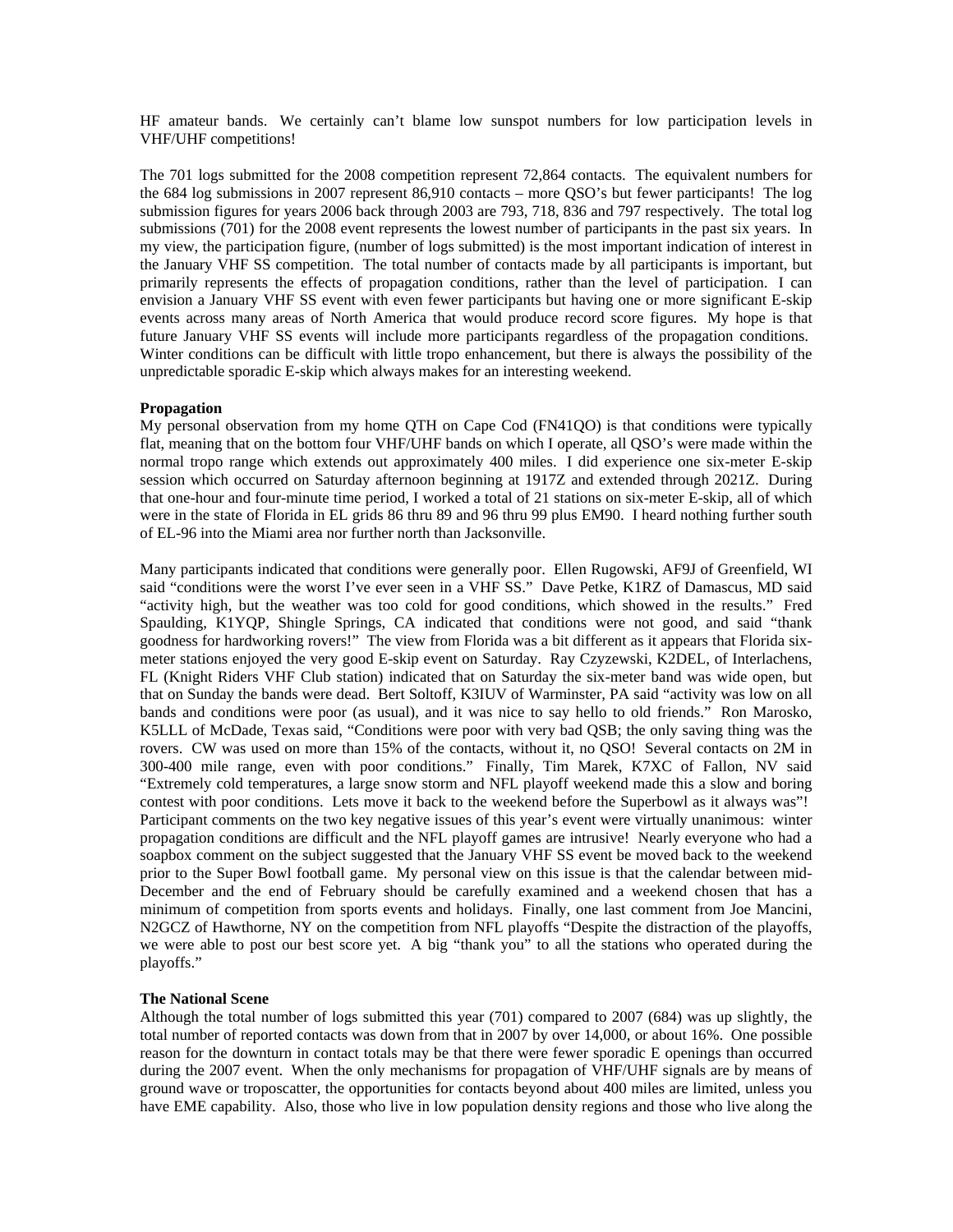coastline where opportunities for contacts out in the ocean are extremely limited will experience fewer opportunities for achieving high scores. Your author fully understands that problem!

#### **Single Operator**

Bob Striegl, K2DRH, Albany, Illinois took the top spot in the Single Operator, Low Power category with 163,009 points. This score is up by 7% from the top SOLP score last year. Bob achieved the victory operating on the bottom eight bands with 476 contacts and 203 multipliers. Phil Miguelez, WA3NUF, moved up from the fifth spot last year to second place in the SOLP category with 158,464 points. The third place SOLP spot goes to Roger Rehr, W3SZ from Reading, PA with 127,864 points, down from his first place finish last year. Fred Stefanik, N1DPM, Feeding Hills, MA took the fourth place position with 88,375 points, up one notch from his fifth place finish last year. Rounding out the top five SOLP finishers is Dale Clement, Henniker, NH with 63,800 points. It is interesting to note that the top two SOLP scores this year are both higher than the top score last year. There were a total of 431 entries in the SOLP category for 2008.

The Single Operator, High Power winner is Jeff Klein, K1TEO from Trumbull, CT who finished with 431,100 points, up from this second place finish in this category last year. Jeff's ten-band score is up from his second place finish last year by 35k points with a total of 994 QSO's. The second place position was taken by WA2FGK, Wilkes Barre, PA operated by Herb Krumich, Jr., K2LNS with 257,108 points on 8 bands. Third place is claimed by Philip Theis, Jr., K3TUF, Ephrata, PA with 247,828 points on 10 bands. Dave Petke, K1RZ, Damascus, MD took the fourth position in the SOHP category with 203k points on 10 bands. The top five single operator, high-power category concludes with Joe Taylor, K1JT of Princeton, NJ with 121,075 points on seven bands. The total number of SOHP entries was 134.

### **Multioperator**

The Limited Multioperator category fielded a total of 32 entries for 2008. Entrants in this category can only operate on a maximum of four bands The top scoring entry in the LM category is the W3SO club station, the Wopsononock Mountaintop Operators from Altoona, PA with a score of 213,696 points on the bottom four VHF/UHF bands. They made a total of 850 QSO's along with a grid square multiplier of 192. A close second in the LM category is the Mount Frank Contesters club station, K9NS from Hampshire, Illinois with a score of 190,491 points. Third place was claimed by the Connecticut AM Society club station, KW1AM from Danielson, CT with 48,555 points. The fourth place position was claimed by Kim Provencher, KB1DFB of Dayville, CT with a total score of 46,123 points. In fifth place is Kenneth Kent, KA2LIM of Pine Valley, NY with a score of 37,345 points. All top five LM category stations operated only on the bottom four bands.

 The Multioperator category includes a total of 27 entries for 2008. Stations in this category are not limited to any specific number of bands. The top scoring station in the M category for 2008 is N3NGE, operated by Leonard Martin of Morgantown, PA with a score of 545,160 points and a total of 1324 QSO's and 220 grid squares on 11 different bands. Second place in the M category is claimed by Marshall Williams, K5QE of Hemphill, Texas with 402,651 points, followed by the K8GP station, owned by the Delmarva VHF and Microwave Society of Washington, DC in third place with 351,260 points. The fourth place Multioperator entry goes to N2PA, The Mountain Group, a club from the Livonia, NY area with a total of 170,460 points. Fifth place in the M category was taken by Allen Boblitt, K3EOD of Vineland, NJ with a total of 96, 138 points.

### **QRP Portable**

The QRP Portable category produced a total of 18 entrants this year. The leading score producer in the QRP Portable category for 2008 is Robin Whiting, W6DWI of Davis, California with a total of 6,048 points, which nearly doubled his score from last year. Second place in QRP Portable goes to NN4AA, James Hagan of Malabar, Florida with a total of 3068 points. Hon Chu, KQ6EE of Arcadia, California is awarded the third position with 1664 points. Fourth place in the QRP Portable category goes to Bill Shaw, K3EGE of Havertown, PA with a score of 576 points. Finally, the fifth position is awarded to Chris Merchant, KA1LMR of Concord, NH with 350 points. Its quite amazing what can be done with low power equipment, even on the VHF/UHF bands if you can find a good location from which to operate. The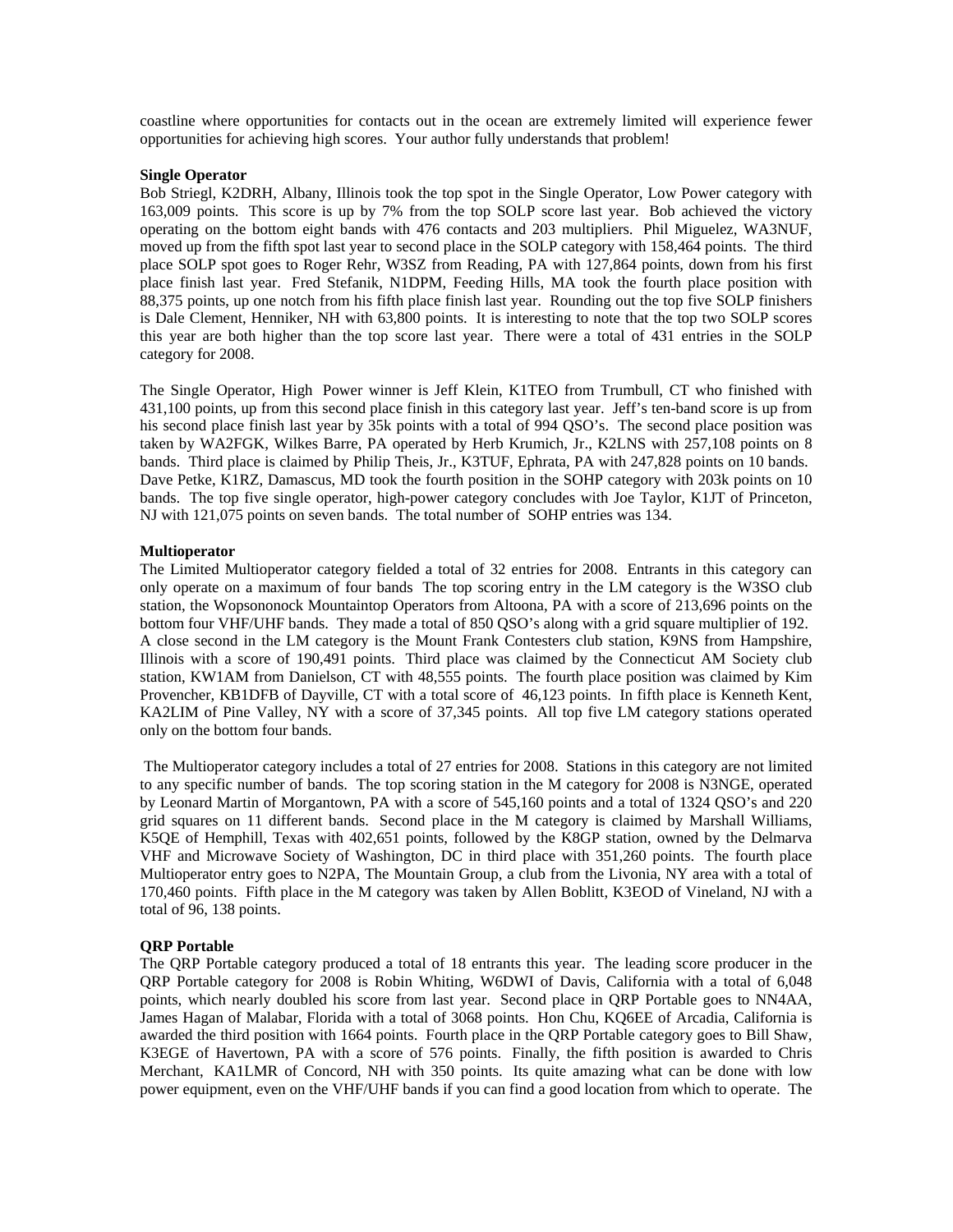QRP portable participants keep pounding away every year and are to be commended for their dedication to the sport!

### **Rover**

There are three Rover categories for the 2008 January VHF SS competition. The three categories are Rover (R) with 34 entries; Limited Rover (RL) with 24 entries and Unlimited Rover (RU) with only one entry.

In the Rover (R) category, no more than two operators are permitted, but operation on all bands is allowed. The top scoring operator in the (R) category is Art Goddard, W6XD/R of Costa Mesa, California with a score of 185,790 points. The second place spot goes to Richard Rosen, K1DS/R of Blue Bell, PA with 136,224 points. John Desloge Jr, N6MU/R of Cypress, CA took the third position with 124,432 points. Fourth place is awarded to Steve Hicks, N5AC/R of Allen, Texas with 120,120 points, and the fifth place finisher is Donna Hedrick, WB6IDK/R of Nipomo, CA with 104,858 points.

Operators in the Limited Rover (RL) category may use no more than four bands of their choosing. The top entry in the RL category this year is Michael West, K6NC/R of Wilton, CA with a score of 31,257 points. The second RL position goes to John Collins, KC6SEH/R of Broderick, CA with 27,022 points. Russell Lamm, NN3Q/R with operator Al Zimmerman, K3WGR of Wernersville, PA took third place with 10,368 points, followed by Steve Clifford, K4GUN/R of Woodbridge, VA with 7335 points in the fourth position. The fifth place Limited Rover entry is Roger Sanderson, VE3RKS/R of Waterloo, ON with 3380 points.

There was only one entry in the Unlimited Rover (RU) category, which allows more than two operators. Eric Smith, KB7DQH/R of Port Orchard, WA and his team scored 17,064 points.

#### **Affiliated Club Competition**

The largest radio club that focuses on the world above 50 Mhz is the Mt. Airy VHF Radio Club, a very old and extremely active organization based in southeastern PA. This year, the Mt. Airy organization fielded entries from 63 members with a combined total of 2,163,226 points, up slightly from last year's 1.97 million entry from 61 members. This is the only club reporting an Unlimited Club score.

Competition at the top two positions in the Medium Club group was close with the Northeast Weak Signal Group (NEWS Group) posting 1,059,914 points from 23 member entries. The Potomac Valley Radio Club (PVRC) came in a close second with 985,655 points from 29 members. Third place was taken by the North Texas Microwave Society with 11 members reporting a total score of 667,421 points. The number four spot goes to the Rochester VHF Group with 20 member entries yielding a total of 445,391 points. Fifth place in the Medium Club group is awarded to the Murgas ARC with a score of 284,425 points from five members.

Except for the top spot, competition in the Local Club category was tight this year. The top spot was taken by the Mount Frank Contesters group with 214,306 points reported from a total of four participating members. The Connecticut AM Society posted the second highest score at 97,036 points from three participating members. The number three spot was claimed by the Florida Weak Signal Society with 83,066 points from seven members. Badger Contesters came in at the fourth spot with a combined score of 77970 points from nine members, followed by the Chippewa Valley VHF Contesters with 51222 points from three participants.

The total number of clubs reporting combined member scores is 37. This total includes 20 entries in the Local (L) category, 16 entries in the Medium (M) category and one club in the Unlimited (U) category. Club totals reported for 2007 were 35, 40 in 2006 and 30 in 2005. We appear to be on an upward trend, and I am hopeful that the 2009 January VHF SS competition will bring the total number of Clubs reporting scores ever closer to the 50 figure!

### **Going Forward**

I hope there are active HF contesters reading this report who might discover an interest in competitive activities in the VHF/UHF/Microwave world. My personal interest in VHF and above contesting was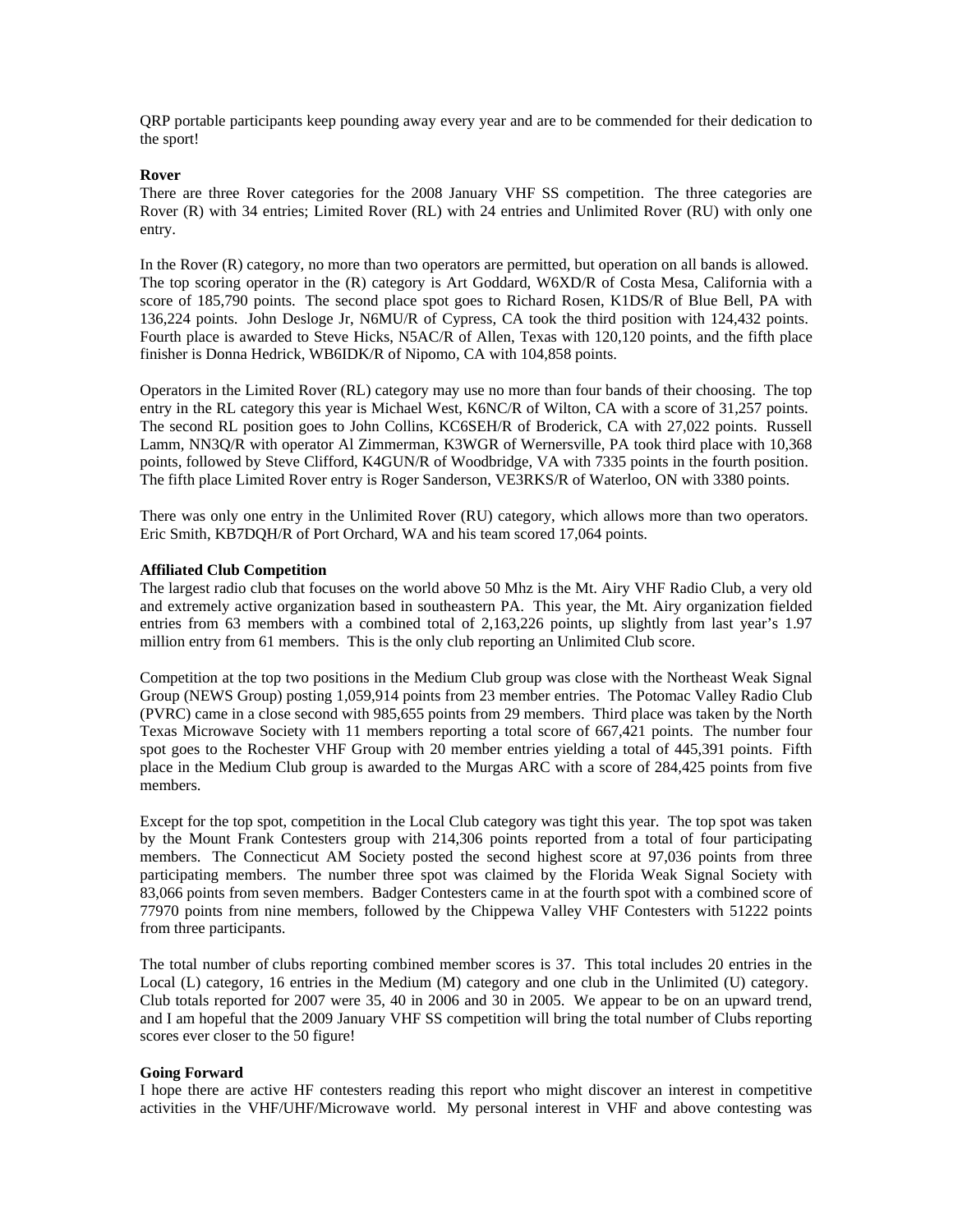generated from my participation at the W2FU (then W2HPF) multi/multi VHF contest events at Jeff's Rochester, NY QTH in the 90's. That was my first serious exposure to the world above 50 Mhz, and although I have been an active HF DXer and contester since I was in college in the 60's. Running VHF SSB contacts at high rates in competitions when there are decent sporadic E openings can be an exhilarating experience, similar to the excitement generated by large pileups of Europeans in the HF competitions. If you have never made a serious effort to work the VHF bands, I would suggest you begin on the six-meter band. Many of the late model HF radios include six-meter coverage, and adding a very effective 6-meter yagi to your existing HF stack is usually an easy task. The bottom of the current solar cycle is a great opportunity to pay more attention to the world above 50 Mhz, while you are waiting for the European and JA runs to come back to the 10- and 15-meter bands!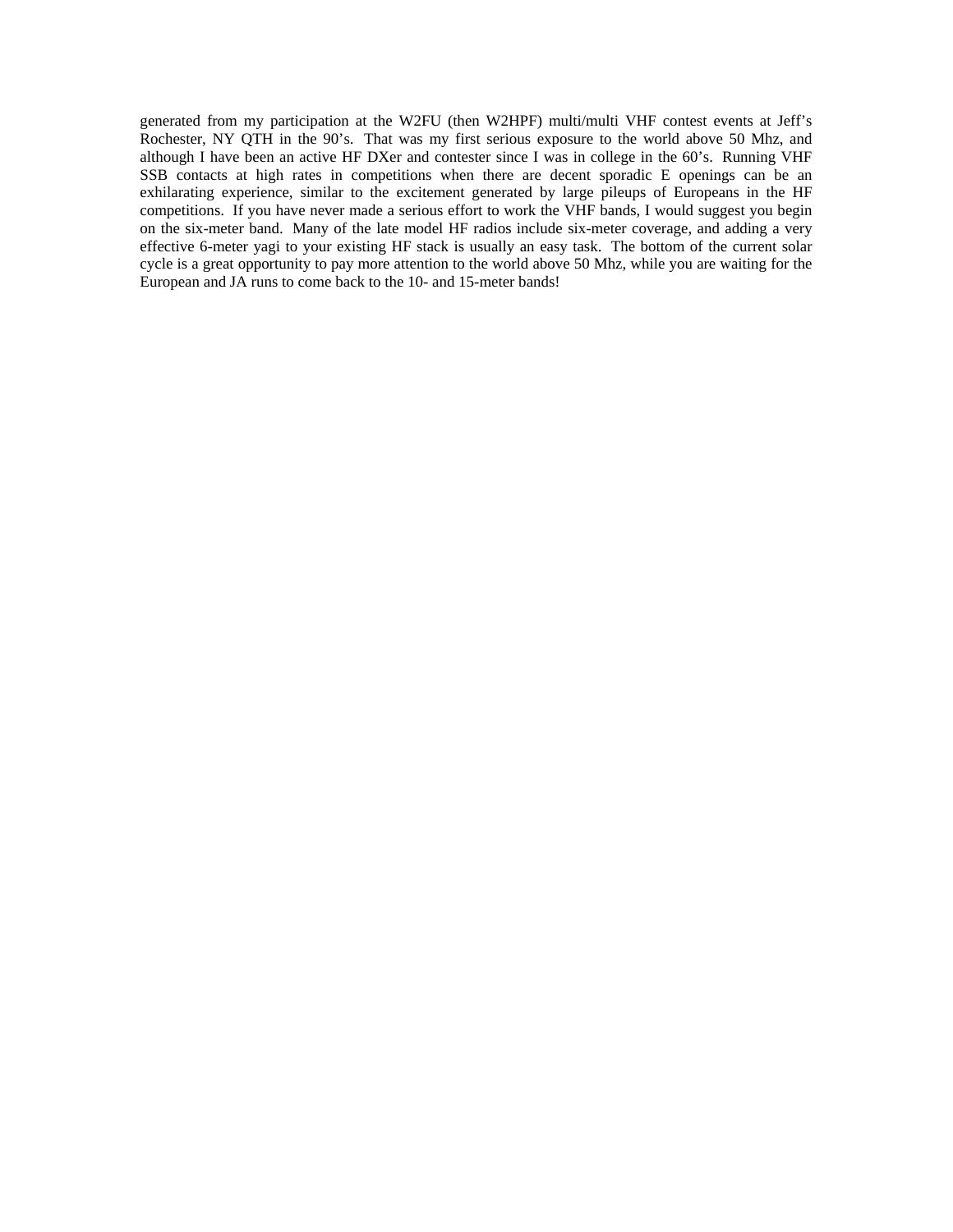# **Top Ten**

# Single Operator, Low Power

| <b>K2DRH</b>      | 328,338 |
|-------------------|---------|
| K <sub>5</sub> RQ | 202,384 |
| K3FM              | 193,817 |
| WB1GQR (W1SJ, op) | 191,952 |
| N <sub>4</sub> BP | 165,870 |
| <b>K4LY</b>       | 144,826 |
| AF <sub>1</sub> T | 143,550 |
| AA4W              | 135,740 |
| <b>K4EPS</b>      | 135,026 |
| <b>KB9TLV</b>     | 113,960 |
|                   |         |

# Single Operator, High Power

| K <sub>1</sub> T <sub>EO</sub> | 657,815 |
|--------------------------------|---------|
| W <sub>5</sub> PR              | 443,360 |
| K <sub>1</sub> RZ              | 440,622 |
| <b>KC4PX</b>                   | 392,040 |
| WD <sub>5</sub> K              | 365,044 |
| <b>K9MK</b>                    | 305,109 |
| <b>KMØT</b>                    | 304,007 |
| <b>K4SN</b>                    | 261,711 |
| WB9Z                           | 248,940 |
| WA2FGK (K2LNS, op)             | 242,536 |

### **Single Operator Portable**

| KA1LMR            | 78,078 |
|-------------------|--------|
| <b>K9AKS</b>      | 36,120 |
| <b>K6VCR</b>      | 35,588 |
| N7IR              | 35,242 |
| K <sub>1</sub> ZE | 23,534 |
| N8XA              | 11,658 |
| N <sub>3</sub> LL | 5,850  |
| N3AWS             | 5,432  |
| <b>KQ6UP</b>      | 5,088  |
| <b>WA4A</b>       | 4,600  |

| <b>Limited Multioperator</b>  |         |
|-------------------------------|---------|
| K <sub>5</sub> T <sub>R</sub> | 577,638 |
| AA4ZZ                         | 458,136 |
| W <sub>3</sub> SO             | 358,154 |
| W4IY                          | 355,100 |
| W <sub>4</sub> NH             | 307,515 |
| AE5T                          | 218,400 |
| AB5GU                         | 208,848 |
| <b>WA7JTM</b>                 | 189,750 |
| <b>WØLSD</b>                  | 186,534 |
| W <sub>1</sub> OK             | 181 536 |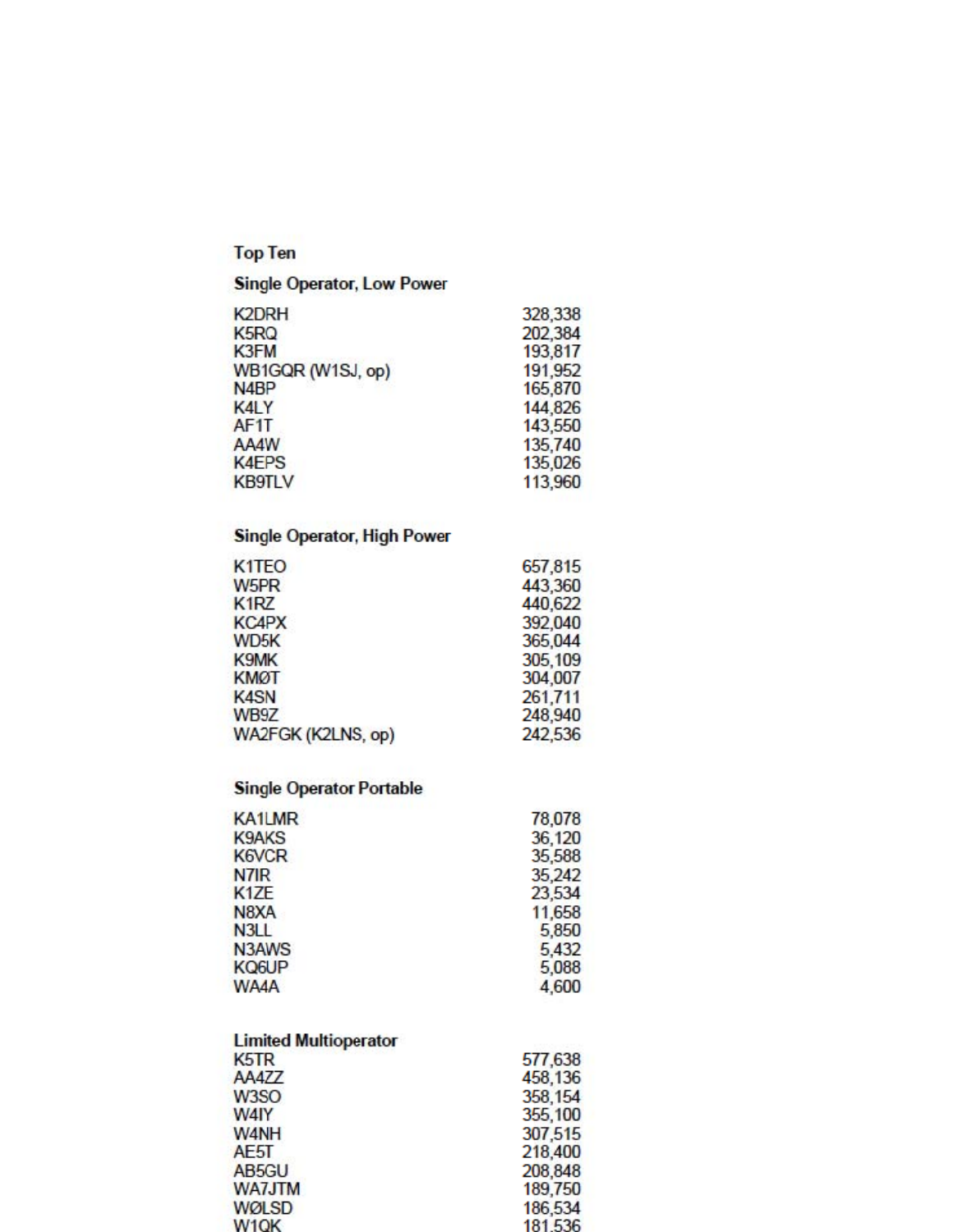| <b>Multioperator</b>          |           |
|-------------------------------|-----------|
| W <sub>2</sub> SZ             | 1,907,504 |
| K8GP                          | 1,434,157 |
| K <sub>5</sub> Q <sub>E</sub> | 1,122,051 |
| W3CCX                         | 887,415   |
| <b>K3YTL</b>                  | 454,210   |
| <b>WØFFA</b>                  | 396,644   |
| <b>KB0HH</b>                  | 289,250   |
| KØDI                          | 217,404   |
| N <sub>2</sub> N <sub>K</sub> | 174,167   |
| <b>WØKVA</b>                  | 155,672   |

| Rover               |         |
|---------------------|---------|
| N6NB/R              | 281,436 |
| AE5P/R              | 160,398 |
| N5AIU/R             | 154,364 |
| AH8M/R (KD4VRY, op) | 136,136 |
| <b>VE3NPB/R</b>     | 111.166 |
| W <sub>1</sub> RT/R | 109,070 |
| <b>WDØACD/R</b>     | 97,760  |
| <b>K2TER/R</b>      | 94,677  |
| <b>K2QO/R</b>       | 74,936  |
| <b>KC3WD/R</b>      | 67,200  |

# Limited Rover<br>KG6TOA/R

| <b>KG6TOA/R</b> | 97,328 |
|-----------------|--------|
| W3DHJ/R         | 36,585 |
| <b>K4GUN/R</b>  | 24,462 |
| K6EU/R          | 22,876 |
| AG4V/R          | 22.134 |
| <b>KK6MC/R</b>  | 14,016 |
| <b>K6JRA/R</b>  | 13.824 |
| AF6AV/R         | 12,172 |
| N4JDB/R         | 11,502 |
| <b>KR1ST/R</b>  | 11,480 |
|                 |        |

#### **Unlimited Rover**

| W6TE/R              | 385,336 |
|---------------------|---------|
| N6MU/R              | 280,875 |
| N5AC/R              | 65,230  |
| <b>KROVER/R</b>     | 22,035  |
| KR5J/R              | 20,992  |
| N <sub>1</sub> MU/R | 16,030  |
| W3BC/R              | 9,760   |
| N3UW/R              | 5.920   |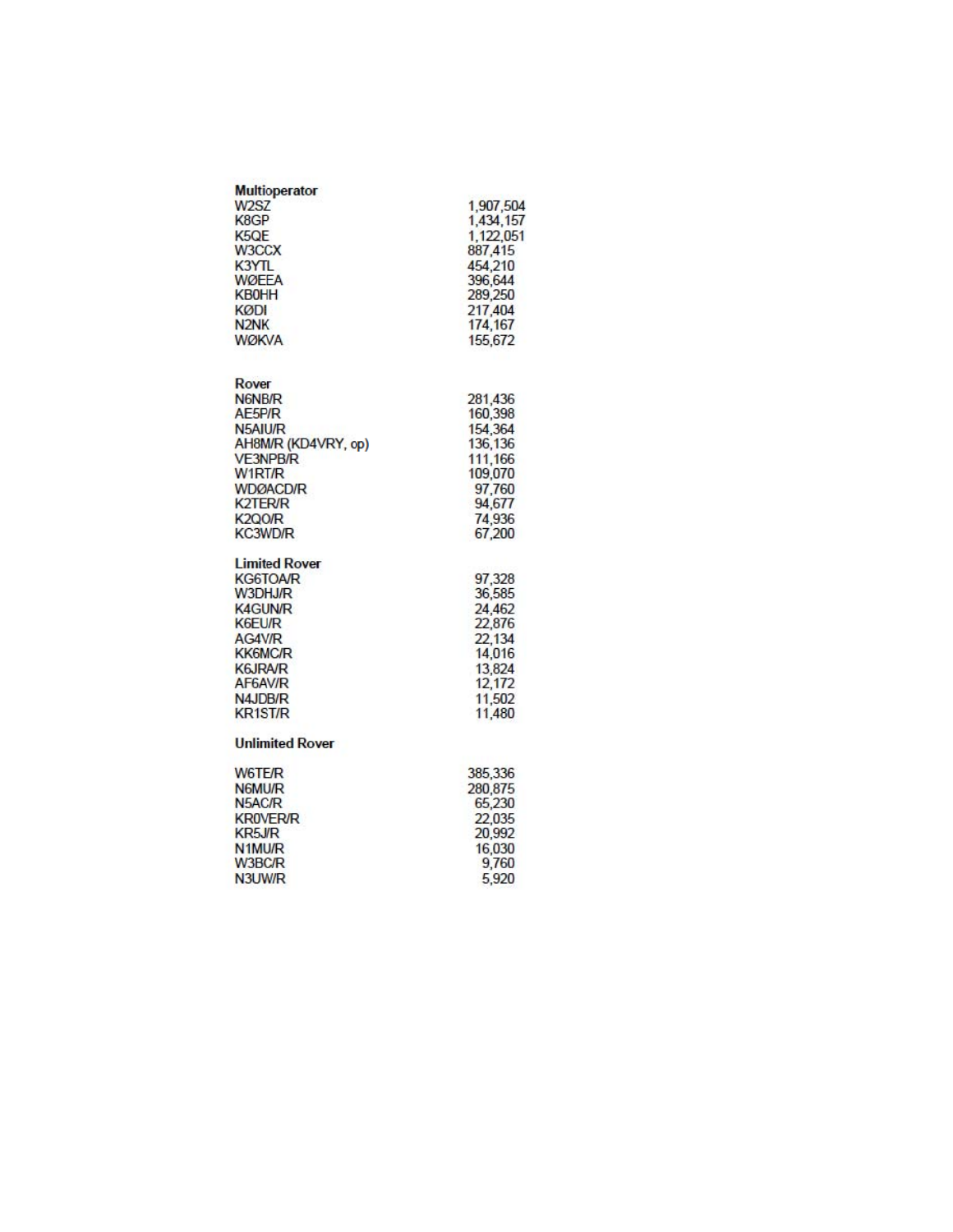### **Northeast Region**

(New England, Hudson and Atlantic Divisions;<br>Maritime and Quebec Sections)

| <b>WA3NUF</b>                                                 | 158,464                                           | A                |
|---------------------------------------------------------------|---------------------------------------------------|------------------|
| W3SZ                                                          | 127,864                                           | Α                |
| N <sub>1</sub> DPM                                            | 88,375                                            | Α                |
| AF <sub>1</sub> T                                             | 63,800                                            | Α                |
| WB2SIH                                                        | 57,728                                            | A                |
| K <sub>1</sub> TEO                                            | 431,100                                           | B                |
| WA2FGK (K2LNS, op)                                            | 257,108                                           | B                |
| <b>K3TUF</b>                                                  | 247,828                                           | B                |
| K <sub>1</sub> RZ                                             | 203,196                                           | B                |
| K1JT                                                          | 121,075                                           | B                |
| <b>K3EGE</b>                                                  | 576                                               | Q                |
| <b>KA1LMR</b>                                                 | 350                                               | Q                |
| <b>KB2AYU</b>                                                 | 162                                               | Q                |
| N3EXA                                                         | 156                                               | Q                |
| N <sub>2</sub> N <sub>RD</sub>                                | 132                                               | Q                |
| W3SO<br>KW1AM<br><b>KB1DFB</b><br>KA2LIM<br>W <sub>1</sub> QK | 213,696 L<br>48,555<br>46,123<br>37,345<br>36,600 | L<br>L<br>L<br>L |
| N3NGE                                                         | 545,160                                           | M                |
| K8GP                                                          | 351,260                                           | M                |
| N <sub>2</sub> PA                                             | 170,460                                           | M                |
| <b>K3EOD</b>                                                  | 96,138                                            | M                |
| N <sub>2</sub> GC <sub>Z</sub>                                | 23,360                                            | M                |
| K1DS/R                                                        | 136,224                                           | R                |
| <b>K2TER/R</b>                                                | 91,476                                            | R                |
| K <sub>2</sub> QO/R                                           | 90,090                                            | R                |
| N1XKT/R                                                       | 44,720                                            | R                |
| KJ1K/R                                                        | 23,980                                            | R                |
| NN3Q/R                                                        | 10,368                                            | RL               |
| N <sub>2</sub> SLN/R                                          | 2,139                                             | <b>RL</b>        |
| <b>KC2QZF/R</b>                                               | 1,558                                             | <b>RL</b>        |
| W3STU/R                                                       | 1.122                                             | RL               |
| <b>K2DSL/R</b>                                                | 60                                                | RL               |

### **Southeast Region**

(Delta, Roanoke and Southeastern Divisions)

| N4QWZ              | 31,500 A |        |
|--------------------|----------|--------|
| W4SHG              | 25,125 A |        |
| K2DEL (WA2SEI, op) | 16,359 A |        |
| WD4MGB             | 12,597 A |        |
| <b>K4FJW</b>       | 8,536 A  |        |
| K <sub>4</sub> QI  | 50,304 B |        |
| KE <sub>2N</sub>   | 47,328 B |        |
| <b>KØVXM</b>       | 45,720   | - B    |
| W4WA               | 40,595 B |        |
| 1117777            | .        | $\sim$ |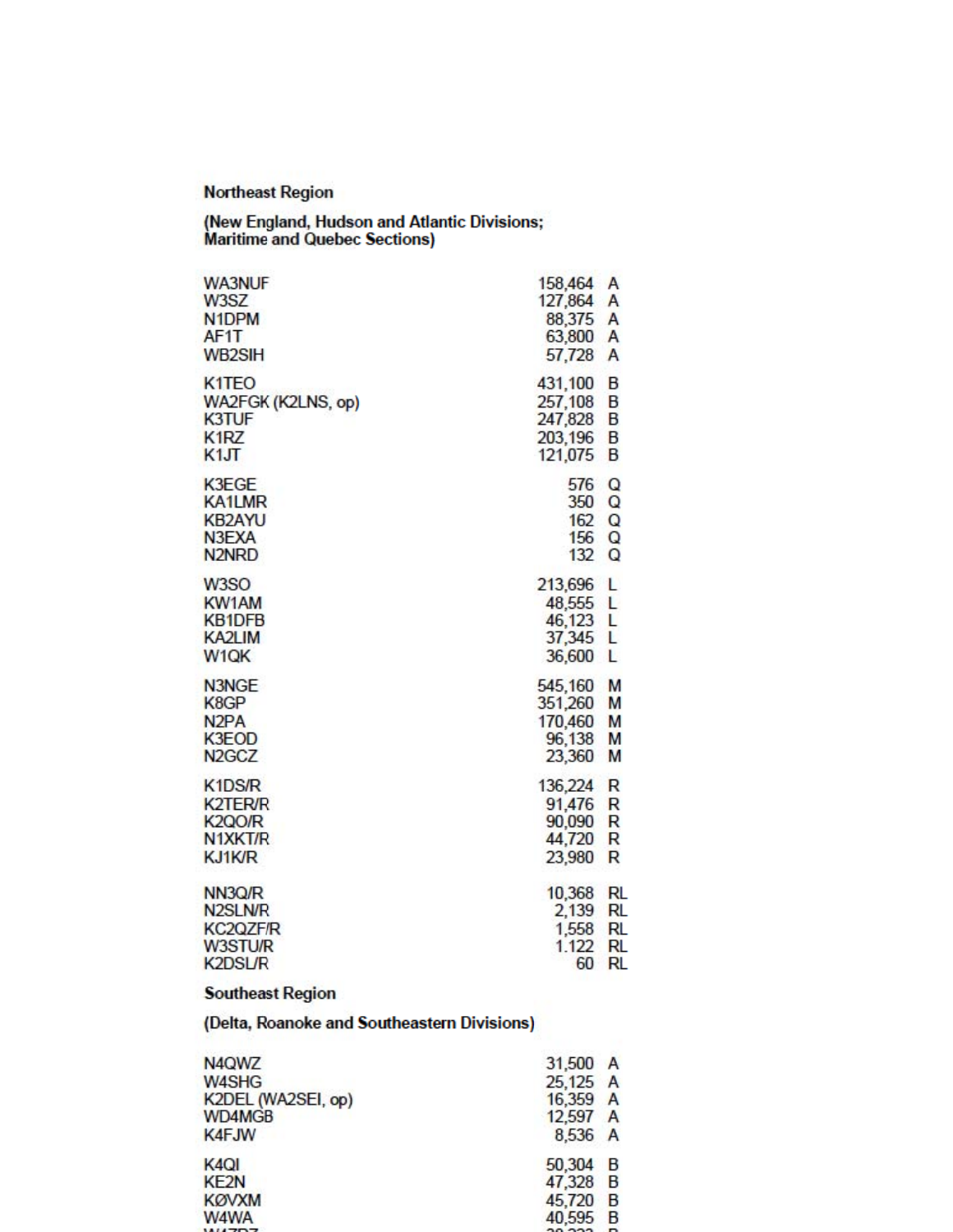| NN4AA<br>WA4A<br>WA1ZMS<br>N3AWS                                           | 3,068<br>15<br>8<br>1                     | Q<br>Q<br>Q<br>Q |
|----------------------------------------------------------------------------|-------------------------------------------|------------------|
| <b>KI4SNY</b><br>WD4OAR<br><b>K4NGA</b><br><b>W5SCR</b>                    | 12,446<br>11,183 L<br>3,038 L<br>595      | L<br>-1.         |
| AG4V<br>N4JQQ                                                              | 23,760<br>13,454                          | М<br>М           |
| <b>KC3WD/R</b><br>WA2IID/R<br><b>W4RXR/R</b><br><b>KD4NOQ/R</b><br>N4TZH/R | 16,008<br>15,648<br>1,554<br>352 R<br>253 | R<br>R<br>R<br>R |
| <b>K4GUN/R</b>                                                             | 7,335                                     | RL               |
| <b>Central Region</b>                                                      |                                           |                  |

(Central and Great Lakes Divisions; Ontario Section)

| K2DRH             | 163,009 | А  |
|-------------------|---------|----|
| WZ8T              | 18,075  | А  |
| N8BI              | 15,525  | Α  |
| <b>WA9FIH</b>     | 10,038  | А  |
| WO9S              | 9,945   | А  |
| K8MD              | 45,360  | в  |
| <b>KB9TLV</b>     | 41,310  | В  |
| KB8U              | 28,310  | В  |
| K9EA              | 28,300  | В  |
| VE3ZV             | 27,753  | В  |
| <b>K9NS</b>       | 190,491 | L  |
| N8ZM              | 24,564  | -L |
| AB8XG             | 544     | L  |
| N8KOL             | 35,496  | М  |
| N <sub>2</sub> BJ | 28,329  | М  |
| W9RM              | 22,327  | М  |
| K8ZIZ             | 9,964   | М  |
| <b>VE3LCA</b>     | 5,952   | М  |
| <b>VE3OIL/R</b>   | 36,792  | R  |
| W9FZ/R            | 35,420  | R  |
| NE8I/R            | 7,416   | R  |
| <b>K9TMS/R</b>    | 2,603   | R  |
| <b>WB2AIV/R</b>   | 285     | R  |
| <b>VE3RKS/R</b>   | 3,380   | RL |
| K9JK/R            | 1,458   | RL |
| N9YH/R            | 32      | RL |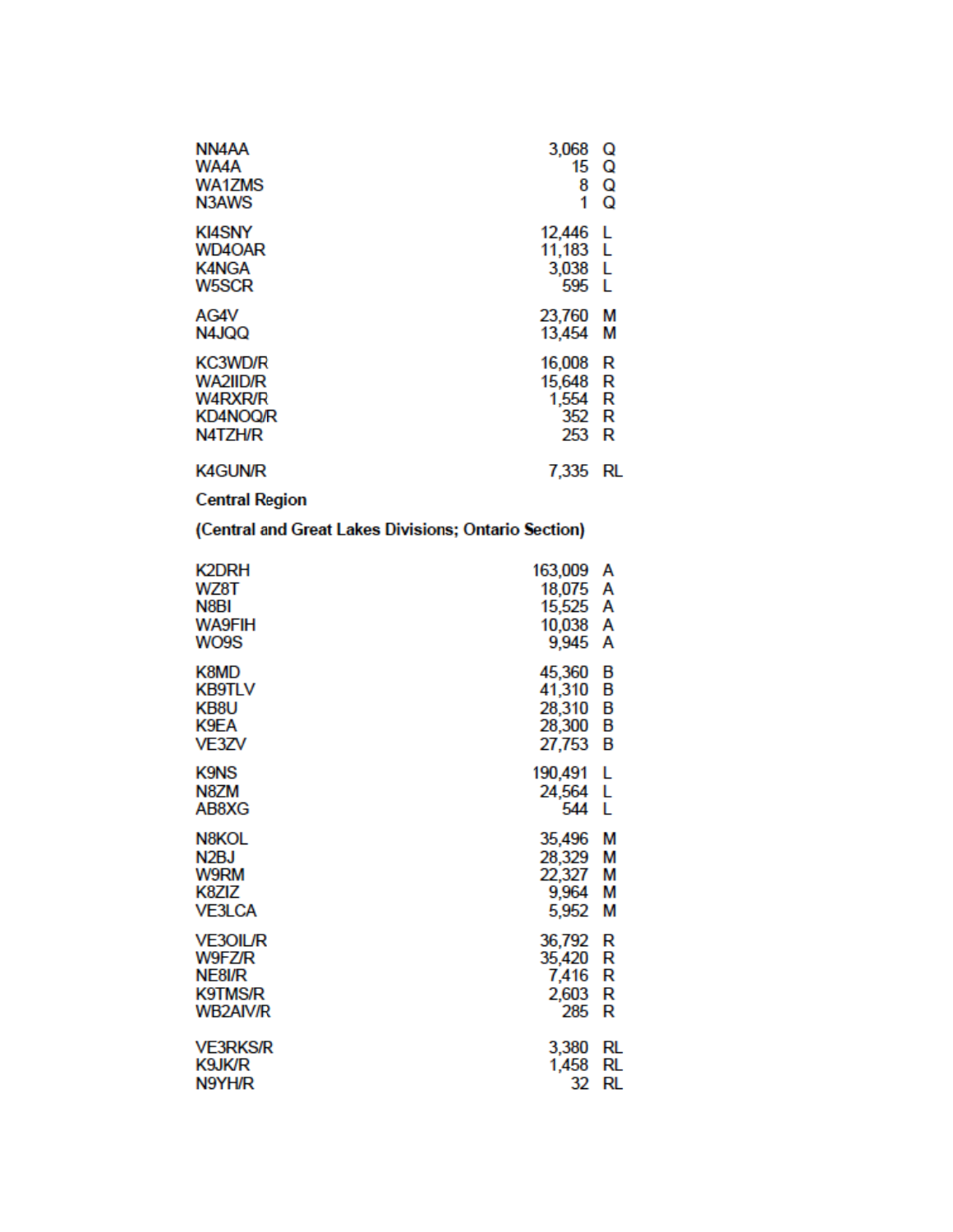**Midwest Region** 

| (Dakota, Midwest, Rocky Mountain and West Gulf<br>Divisions; Manitoba and Saskatchewan Sections) |                           |              |
|--------------------------------------------------------------------------------------------------|---------------------------|--------------|
| WB5ZDP                                                                                           | 53,489                    | A            |
| N <sub>0</sub> KP                                                                                | 25,690                    | A            |
| <b>NOVZJ</b>                                                                                     | 16,461                    | A            |
| <b>NGOR</b>                                                                                      | 12,508                    | A            |
| <b>WB0NQD</b>                                                                                    | 10,653                    | A            |
| K9MK                                                                                             | 42,930                    | B            |
| <b>W0ZQ</b>                                                                                      | 42,432                    | B            |
| KA5BOU                                                                                           | 32,452                    | B            |
| K <sub>5</sub> LLL                                                                               | 23,217                    | B            |
| <b>WA5TKU</b>                                                                                    | 8,424                     | B            |
| N <sub>0</sub> JK                                                                                | 56                        | $\Omega$     |
| AB <sub>5</sub> GU<br><b>WOMR</b><br><b>KE7DCJ</b>                                               | 2,449<br>$1,184$ L<br>209 | L<br>L       |
| K <sub>5</sub> QE                                                                                | 402,651                   | M            |
| <b>KB0HH</b>                                                                                     | 33,015                    | M            |
| <b>WOEEA</b>                                                                                     | 15,333                    | M            |
| W <sub>5</sub> LCC                                                                               | 1,056                     | M            |
| N5AC/R                                                                                           | 120,120                   | R            |
| WD0ACD/R                                                                                         | 99,144                    | R            |
| <b>KCOIYT/R</b>                                                                                  | 25,324                    | R            |
| AE5BN/R                                                                                          | 15,686                    | $\mathsf{R}$ |
| <b>KE5EXX/R</b>                                                                                  | 5.840                     | R            |
| <b>K5MRA/R</b>                                                                                   | 522                       | <b>RL</b>    |
| <b>KK6MC/R</b>                                                                                   | 392                       | <b>RL</b>    |
| K5ZSJ/R                                                                                          | 375                       | <b>RL</b>    |
| <b>KD5IKG/R</b>                                                                                  | 360                       | RL           |
| KD5TDP/R                                                                                         | 288                       | <b>RL</b>    |

### **West Coast Region**

(Pacific, Northwestern and Southwestern Divisions;<br>Alberta, British Columbia and NWT Sections)

| WE6T                          | 15,288 | A |
|-------------------------------|--------|---|
| <b>W6OMF</b>                  | 14,640 | A |
| K6TSK                         | 7.140  | A |
| <b>KE6GLA</b>                 | 5,696  | A |
| <b>W7DHC</b>                  | 3,125  | A |
| KC6ZWT                        | 19,604 | B |
| N <sub>6</sub> K <sub>N</sub> | 16,254 | B |
| N7EPD                         | 16,027 | B |
| NU <sub>6</sub> S             | 9,810  | B |
| KI7JA                         | 8,862  | B |
| <b>W6DWI</b>                  | 6,048  | Q |
| KQ6EE                         | 1.664  | Q |
| <b>WA7MLD</b>                 | 168    | Q |
| K6RM                          | 1      | Q |
| KR7O                          | 10,478 | L |
| K6TWT                         | 3,925  | L |
| K7XC                          | 1.364  | L |
| <b>K6LRG</b>                  | 15,708 | M |
| W6YX                          | 9,594  | M |
| KI6MPQ                        | 2.700  | м |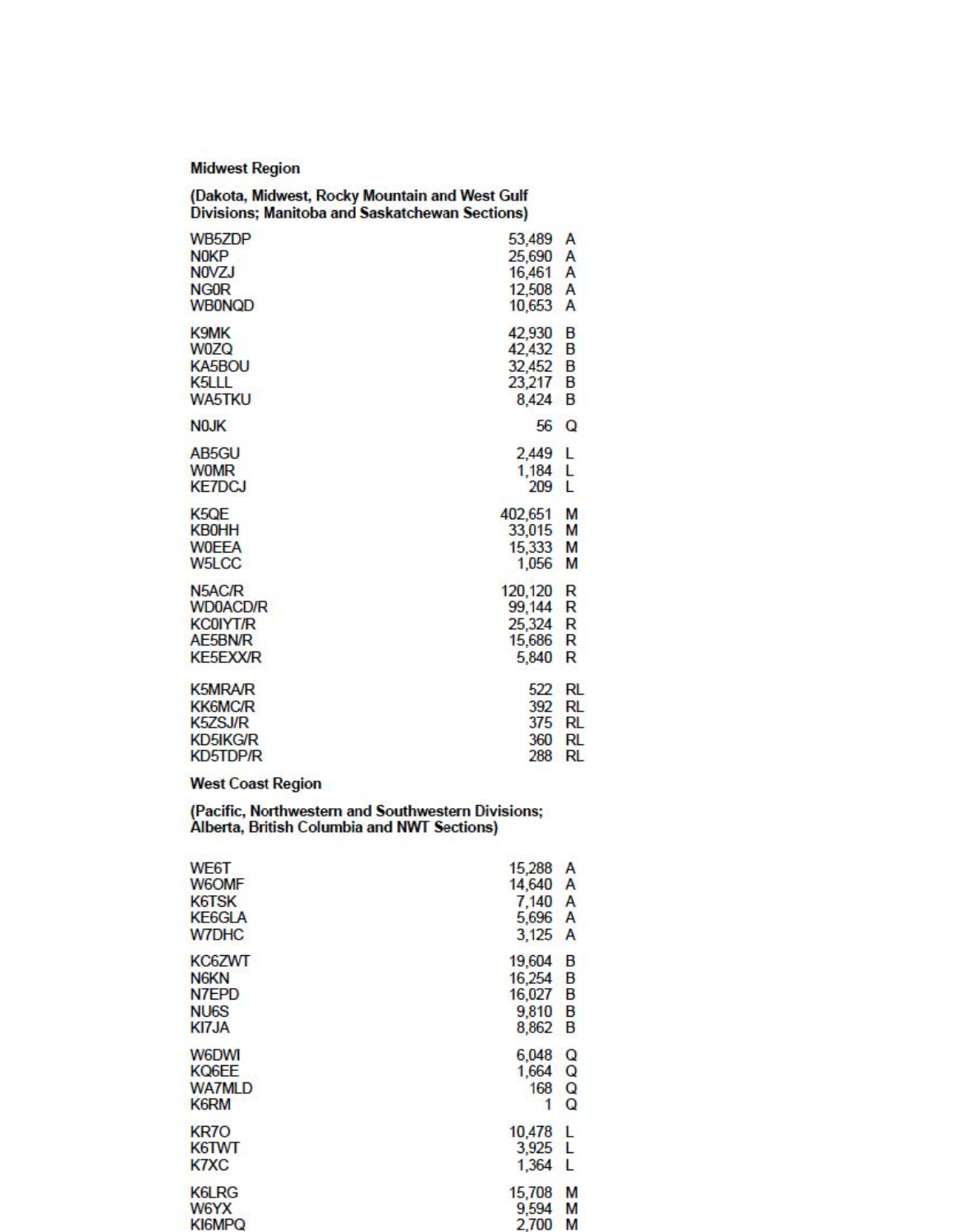| W6XD/R<br><b>N6MU/R</b><br><b>WB6IDK/R</b><br><b>K6JRA/R</b><br><b>W6GMT/R</b> | 185,790 R<br>124,432 R<br>104,858 R<br>4,020 R<br>2,304 R |          |
|--------------------------------------------------------------------------------|-----------------------------------------------------------|----------|
| <b>K6NC/R</b><br><b>KC6SEH/R</b><br><b>K6MI/R</b><br>W6KA/R                    | 31,257<br>27,022 RL<br>1,003 RL<br>480                    | RL<br>RL |
| <b>KB7DQH/R</b>                                                                | 17,064                                                    | RU       |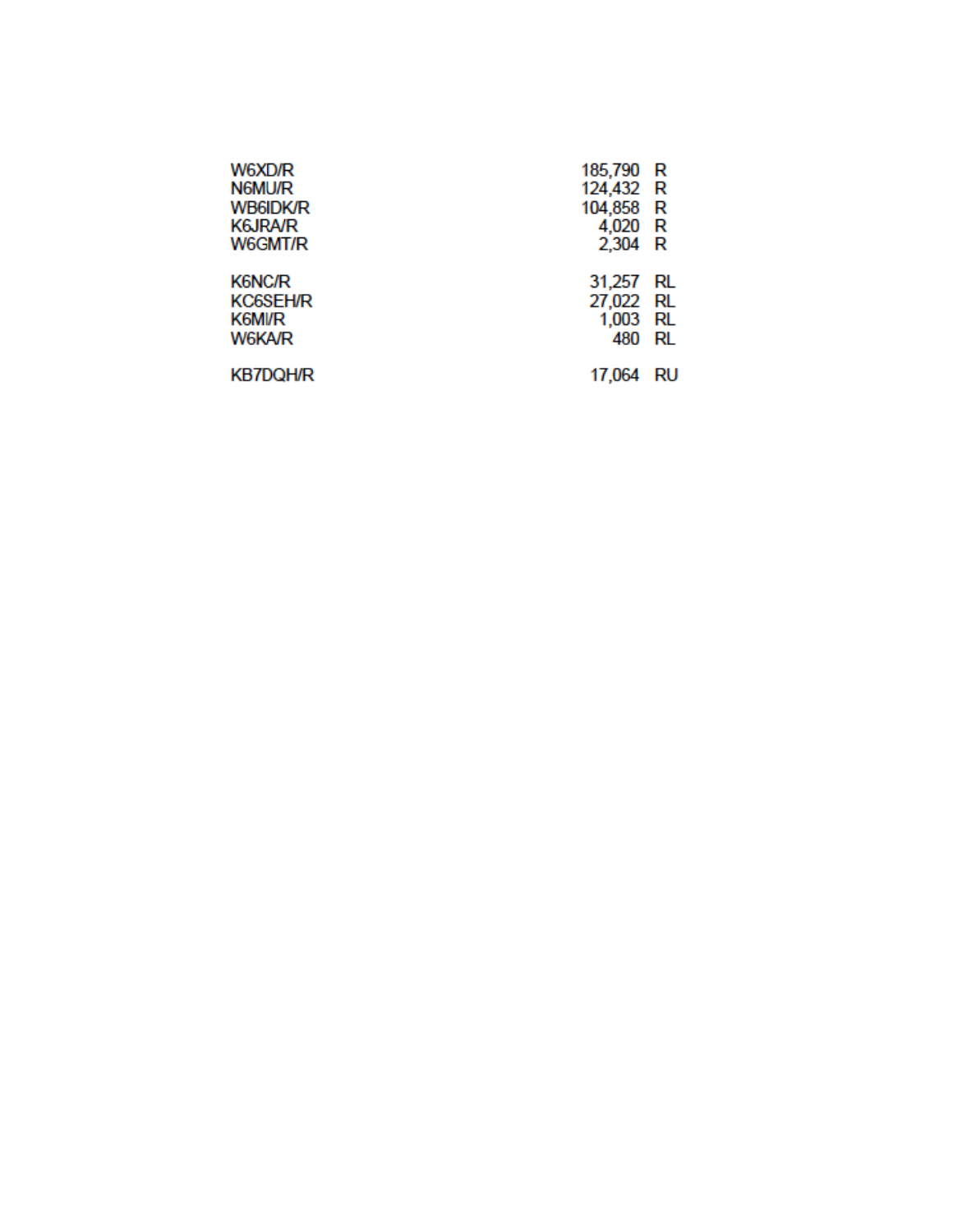### QSO Leaders By Band

**Single Operator Low Power** 

50 MHz

| K2DEL (WA2SEI, op)             | 161 |
|--------------------------------|-----|
| WD4MGB                         | 160 |
| W4MAY                          | 149 |
| <b>K2DRH</b>                   | 134 |
| AC <sub>2</sub> A <sub>A</sub> | 130 |
| N <sub>3II</sub>               | 130 |
| <b>WA3NUF</b>                  | 130 |
| AF1T                           | 126 |
| K <sub>1</sub> K <sub>G</sub>  | 124 |
| <b>W3SZ</b>                    | 119 |
| N <sub>2LIV</sub>              | 116 |
| N3RG                           | 114 |
| N <sub>4</sub> BP              | 107 |
| <b>N3ALN</b>                   | 105 |
| W2UDT                          | 101 |
|                                |     |
| <b>144 MHz</b>                 |     |
| WB <sub>2</sub> CUT            | 189 |
| <b>WA3NUF</b>                  | 170 |
| K <sub>2</sub> DRH             | 151 |
| WB2SIH                         | 141 |
| K <sub>1</sub> K <sub>G</sub>  | 120 |
| AF <sub>1</sub> T              | 117 |
| N <sub>2</sub> L <sub>IV</sub> | 114 |
| N <sub>3</sub> R <sub>G</sub>  | 112 |
| N <sub>2</sub> V <sub>GA</sub> | 110 |
| W2UDT                          | 110 |
| W3SZ                           | 108 |
| AG <sub>2</sub> A              | 100 |
| W <sub>V2C</sub>               | 95  |
| WA3GFZ                         | 85  |
| <b>KC2TA</b>                   | 85  |
|                                |     |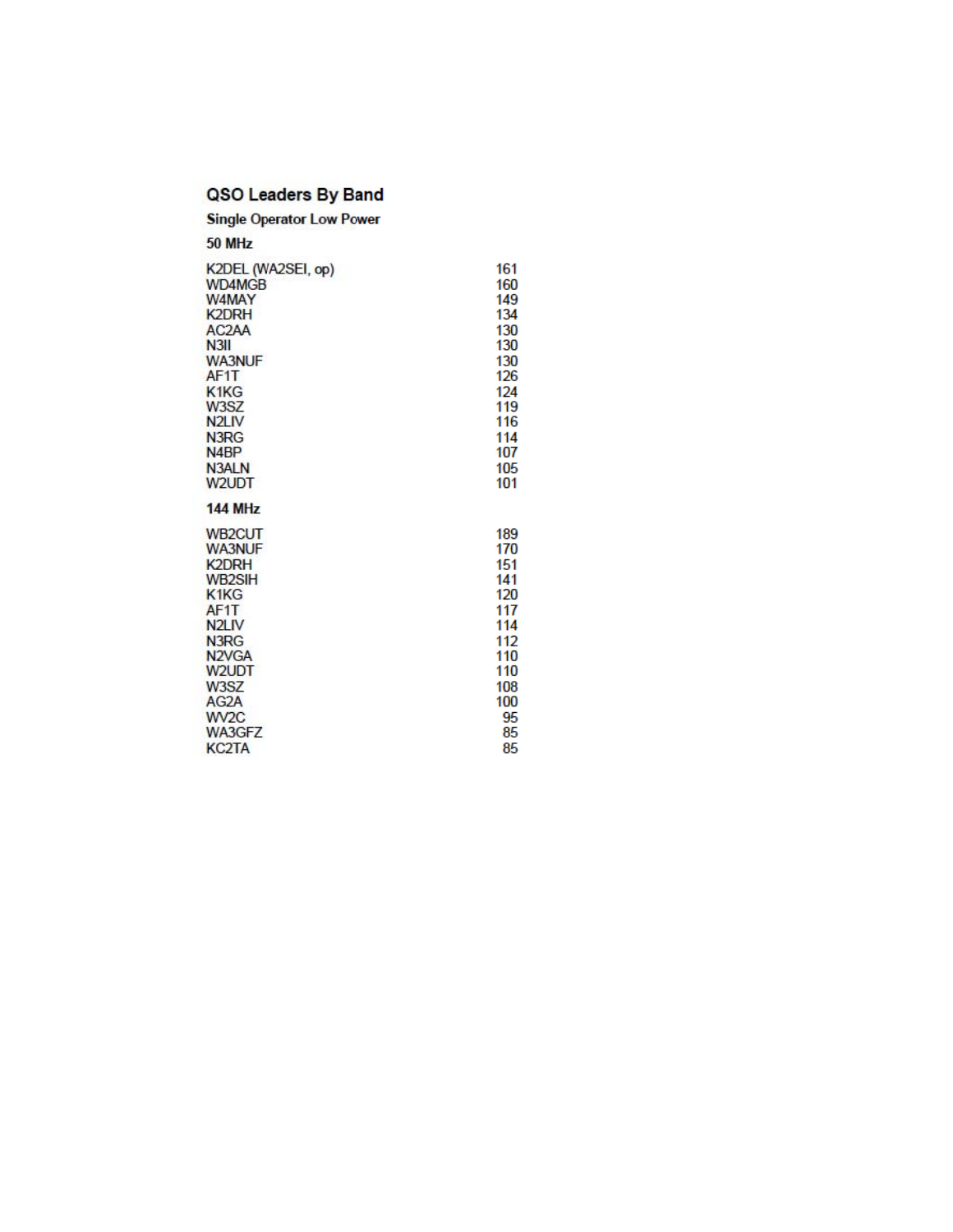#### **222 MHz WA3NUF** W3SZ WA3GFZ **WB2SIH** N3RG AF1T **K2DRH** WA3QPX N<sub>2LIV</sub> W3KM K1KG N1DPM W4SHG **W3ICC** N4QWZ N3FD **K3IUV** K5MA K3JJZ **432 MHz WA3NUF K2DRH** W3SZ **WB2SIH** WA3GFZ N3RG AF1T N<sub>2LIV</sub> **WB5ZDP** N<sub>2VGA</sub> K1KG WA3QPX N1DPM N3FD W3ICC **NOVZJ NOKP** N4QWZ

85

70

57

54  $\overline{51}$ 

49

46

44  $\frac{42}{42}$ 

36  $\overline{34}$ 

33

33

31

31

31

31

 $31$ 

98

93

75

68

60

58

56 53

 $50$ 

47

46

45

44 43

42

42

42

42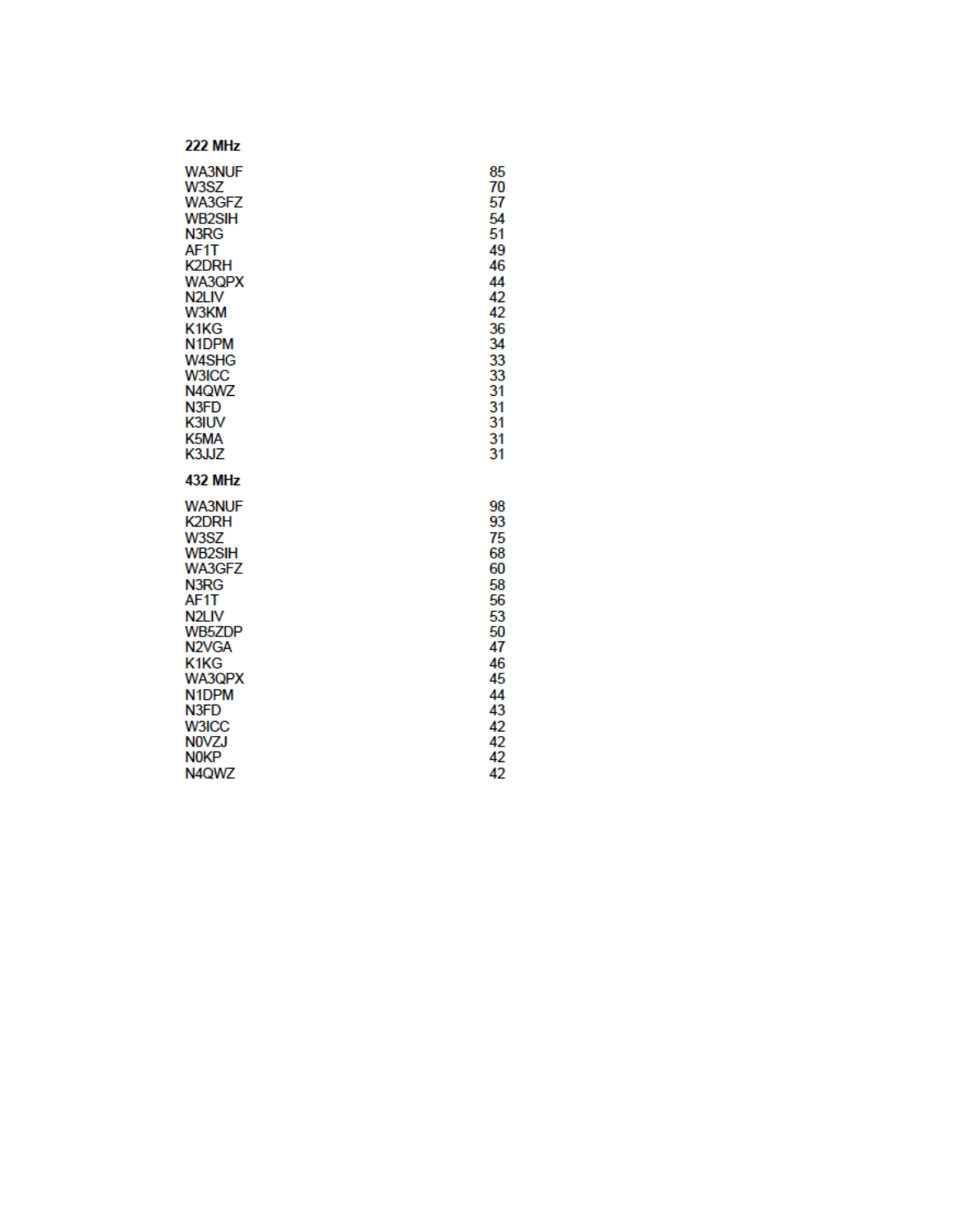W3SZ<br>WA3NUF<br>N1DPM WB<sub>2SIH</sub> WA3GFZ WB5ZDP<br>K2DRH AF1T<br>N2LIV WA3QPX **W1FKF** AA3GN **NOKP** WA3EOQ **WA2VNV** 

#### **1296 MHz**

W3SZ **WA3NUF K2DRH WB2SIH** N<sub>1</sub>DPM **WB5ZDP** N<sub>2LIV</sub> WA3GFZ AF1T **K6TSK** WA3QPX N4TUT WA3EOQ **W1FKF** 

### **Single Operator High Power**

50 MHz

| K <sub>1</sub> TOL            | 240 |
|-------------------------------|-----|
| K <sub>1</sub> TEO            | 232 |
| K <sub>1</sub> R <sub>Z</sub> | 221 |
| WA2FGK (K2LNS, op)            | 194 |
| WZ1V                          | 183 |
| <b>WORSJ</b>                  | 180 |
| K1JT                          | 173 |
| NJ <sub>2</sub> F             | 165 |
| <b>K3TUF</b>                  | 162 |
| W4HY                          | 157 |
| W2FU                          | 157 |
| K3IPM                         | 144 |
| WA1T                          | 134 |
| WB2RVX                        | 132 |
| K2HZN                         | 131 |
|                               |     |

33<br>31<br>22<br>20<br>20

 $rac{18}{17}$ 

 $\begin{array}{c} 17 \\ 15 \\ 15 \end{array}$ 

 $\begin{array}{c}\n10 \\
9 \\
8 \\
7 \\
7\n\end{array}$ 

 $\frac{16}{15}$ 

 $\frac{13}{12}$ 

 $12$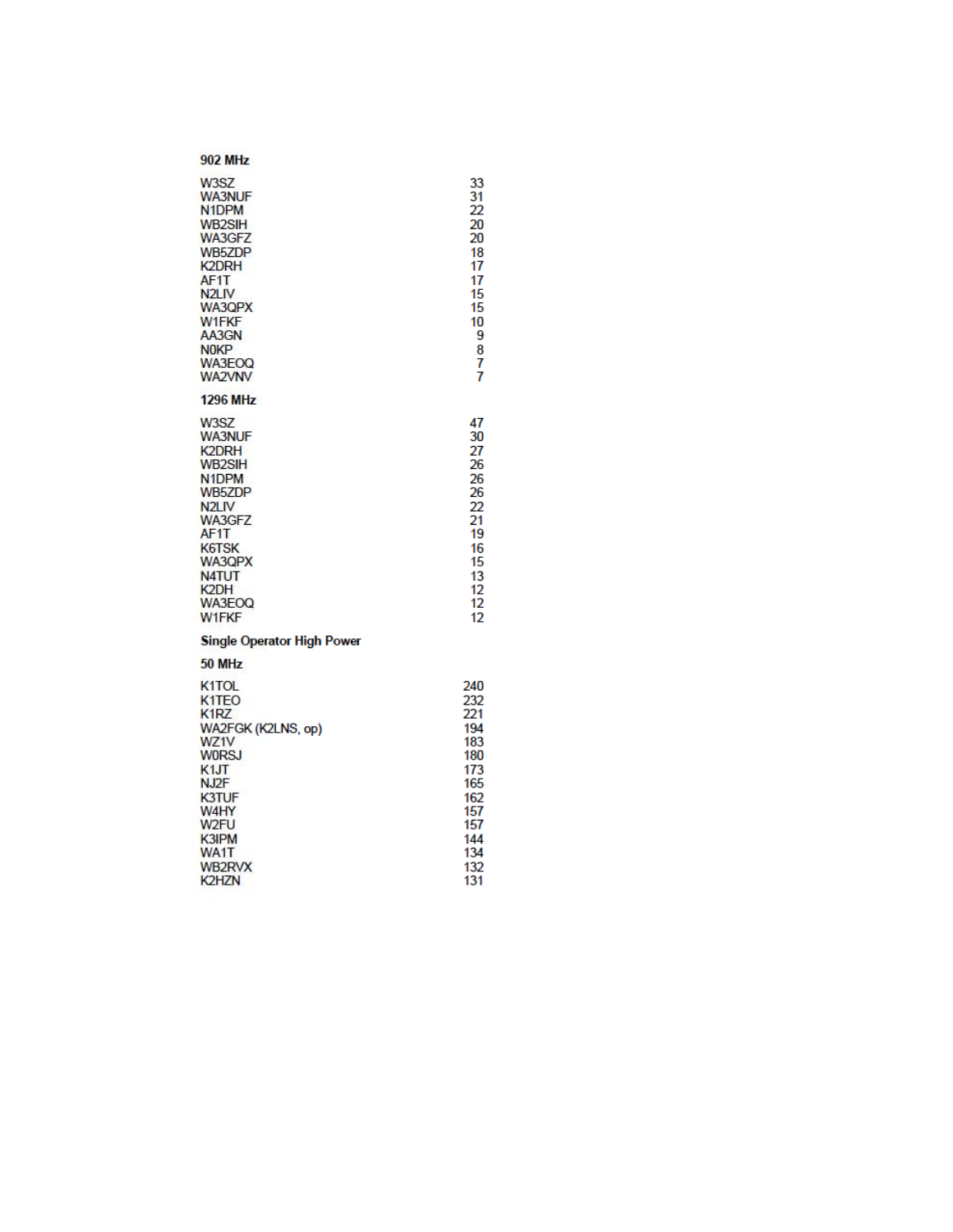| K <sub>1</sub> TEO             | 354 |
|--------------------------------|-----|
| WA2FGK (K2LNS, op)             | 206 |
| K1RZ                           | 196 |
| N3HBX                          | 170 |
| W <sub>2</sub> KV              | 164 |
| <b>WB2RVX</b>                  | 160 |
| K3TUF                          | 160 |
| WZ1V                           | 157 |
| K <sub>1</sub> JT              | 154 |
| <b>WA2OMY</b>                  | 147 |
| K1WHS                          | 130 |
| <b>KC2NRU</b>                  | 124 |
| <b>K3DNE</b>                   | 117 |
| <b>WA3DRC</b>                  | 117 |
| K <sub>1</sub> IIG             | 114 |
| <b>222 MHz</b>                 |     |
| K <sub>1</sub> T <sub>EO</sub> | 110 |
| K3TUF                          | 90  |
| WA2FGK (K2LNS, op)             | 77  |
| K1RZ                           | 71  |
| WZ1V                           | 64  |
| WB2RVX                         | 57  |
| <b>WA3EHD</b>                  | 57  |
| <b>WORSJ</b>                   | 56  |
| N3IT                           | 56  |
| <b>K3DNE</b>                   | 52  |
| K <sub>1</sub> JT              | 50  |
| <b>WA3DRC</b>                  | 49  |
| N3HBX                          | 48  |
| K3IPM                          | 45  |
| N <sub>2GHR</sub>              | 43  |
| <b>432 MHz</b>                 |     |
| K <sub>1</sub> TEO             | 147 |
| WA2FGK (K2LNS, op)             | 109 |
| K1RZ                           | 98  |
| <b>K3TUF</b>                   | 95  |
| WB2RVX                         | 87  |
| WZ1V                           | 83  |
| K <sub>1</sub> JT              | 74  |
| <b>K3DNE</b>                   | 72  |
| <b>WA3DRC</b>                  | 71  |
| N3HBX                          | 70  |
| <b>KB9TLV</b>                  | 66  |
| N <sub>2GHR</sub>              | 59  |
| WORSJ                          | 58  |
| K9MK                           | 58  |
| KF <sub>2N</sub>               | 57  |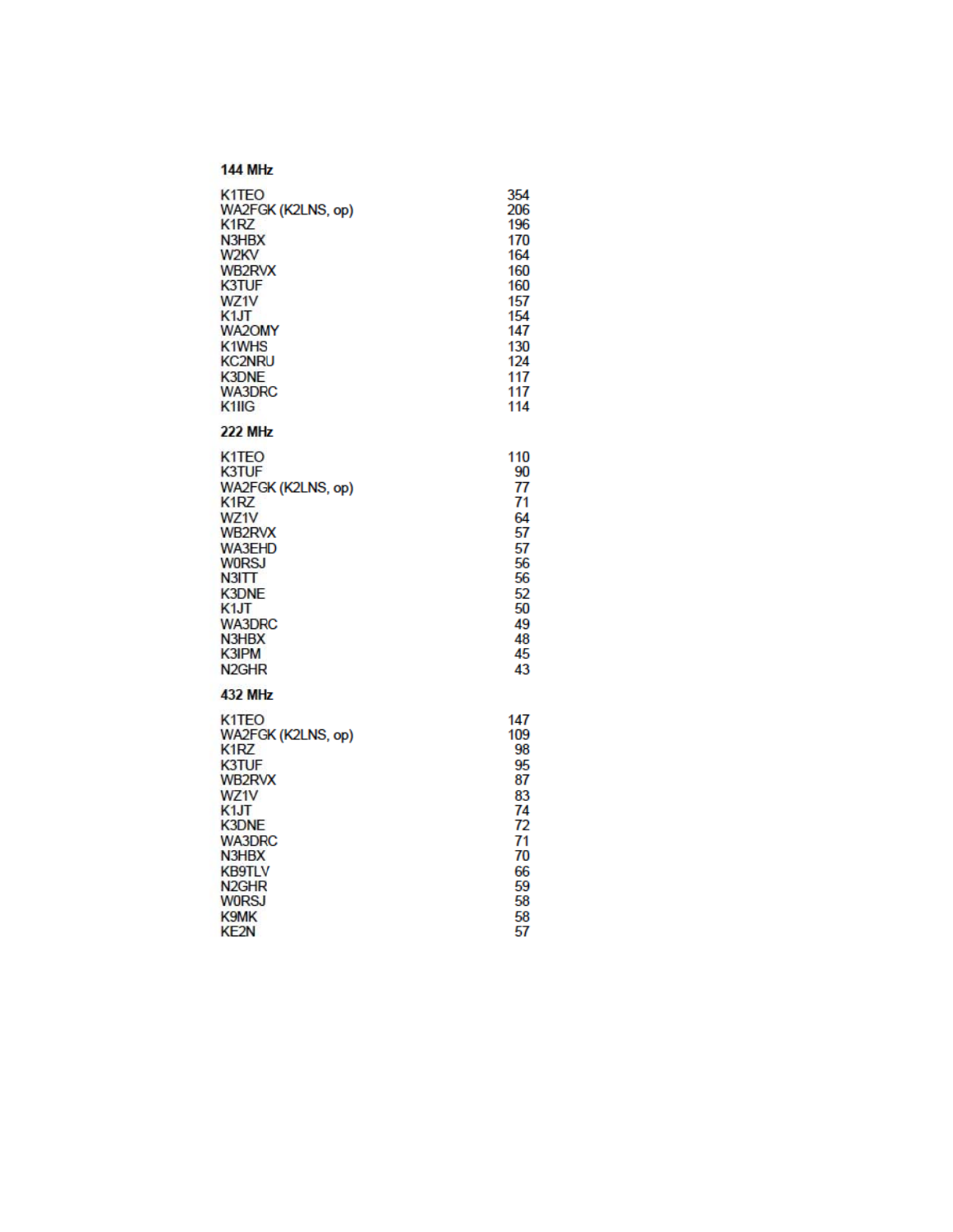| <b>902 MHz</b>                                                                                                                                                                                                                                         |                                                                                                     |
|--------------------------------------------------------------------------------------------------------------------------------------------------------------------------------------------------------------------------------------------------------|-----------------------------------------------------------------------------------------------------|
| K <sub>1</sub> T <sub>EO</sub><br>WA2FGK (K2LNS, op)<br>K3TUF<br>W <sub>2</sub> SJ<br>WZ1V<br>WB2RVX<br><b>WORSJ</b><br>W3GAD<br><b>K3DNE</b><br>N <sub>2GHR</sub><br><b>WA3DRC</b><br><b>W0ZQ</b><br>KA5BOU<br>K <sub>1</sub> GX<br>K1JT              | 43<br>32<br>30<br>25<br>25<br>24<br>22<br>22<br>22<br>21<br>19<br>17<br>17<br>17<br>16              |
| <b>1296 MHz</b>                                                                                                                                                                                                                                        |                                                                                                     |
| K <sub>1</sub> T <sub>EO</sub><br>K3TUF<br>WA2FGK (K2LNS, op)<br>K <sub>1</sub> R <sub>Z</sub><br>WZ1V<br>WB2RVX<br><b>WA3DRC</b><br><b>K3DNE</b><br>W <sub>2</sub> SJ<br>N3IT<br>K9MK<br>KA5BOU<br>N <sub>2GHR</sub><br><b>WA3RLT</b><br><b>W0RSJ</b> | 55<br>48<br>42<br>39<br>34<br>30<br>30<br>27<br>27<br>25<br>24<br>24<br>24<br>23<br>23              |
| <b>Multioperator</b>                                                                                                                                                                                                                                   |                                                                                                     |
| 50 MHz<br>N3NGE<br>K8GP<br>W3SO-L<br>K9NS-L<br>KB1DFB-L<br>N <sub>2</sub> PA<br>KW1AM-L<br>K <sub>5</sub> QE<br>W1QK-L<br>KA2LIM-L<br>K3EOD<br>W3HZU-L<br>W3AD<br>NE <sub>1</sub> B-L<br>N <sub>2</sub> G <sub>C</sub> Z                               | 427<br>309<br>282<br>268<br>228<br>219<br>211<br>191<br>173<br>166<br>155<br>105<br>101<br>92<br>88 |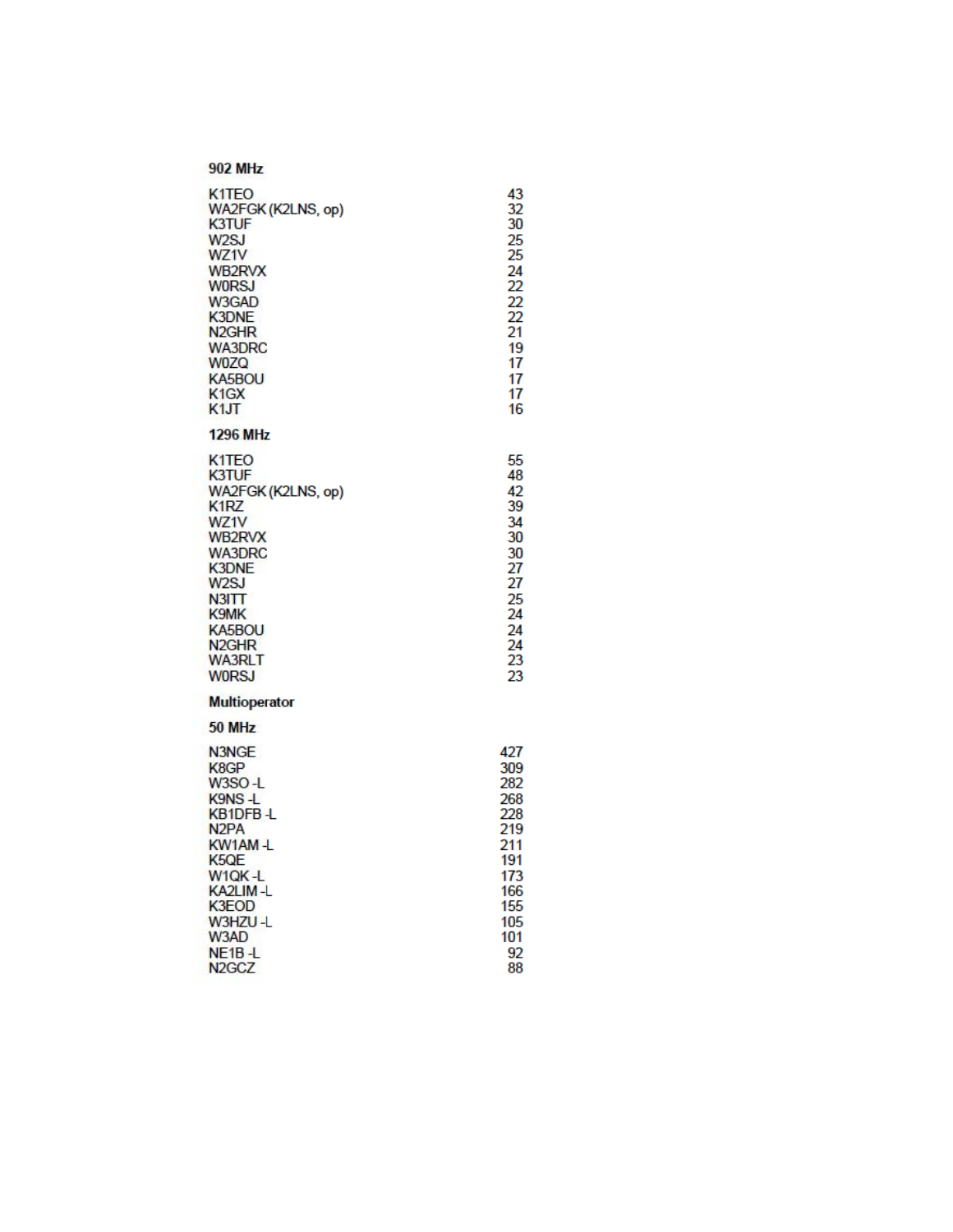| 399<br>383<br>305<br>299<br>242<br>218<br>197<br>181<br>173<br>156<br>127<br>113<br>102<br>100<br>92 |
|------------------------------------------------------------------------------------------------------|
|                                                                                                      |
| 130<br>118<br>107<br>85<br>82<br>73<br>47<br>46<br>46<br>43<br>42<br>41<br>33<br>32<br>32            |
|                                                                                                      |
| 188<br>164<br>156<br>128<br>111<br>92<br>71<br>67<br>56<br>48<br>46<br>44<br>43<br>42<br>39<br>39    |
|                                                                                                      |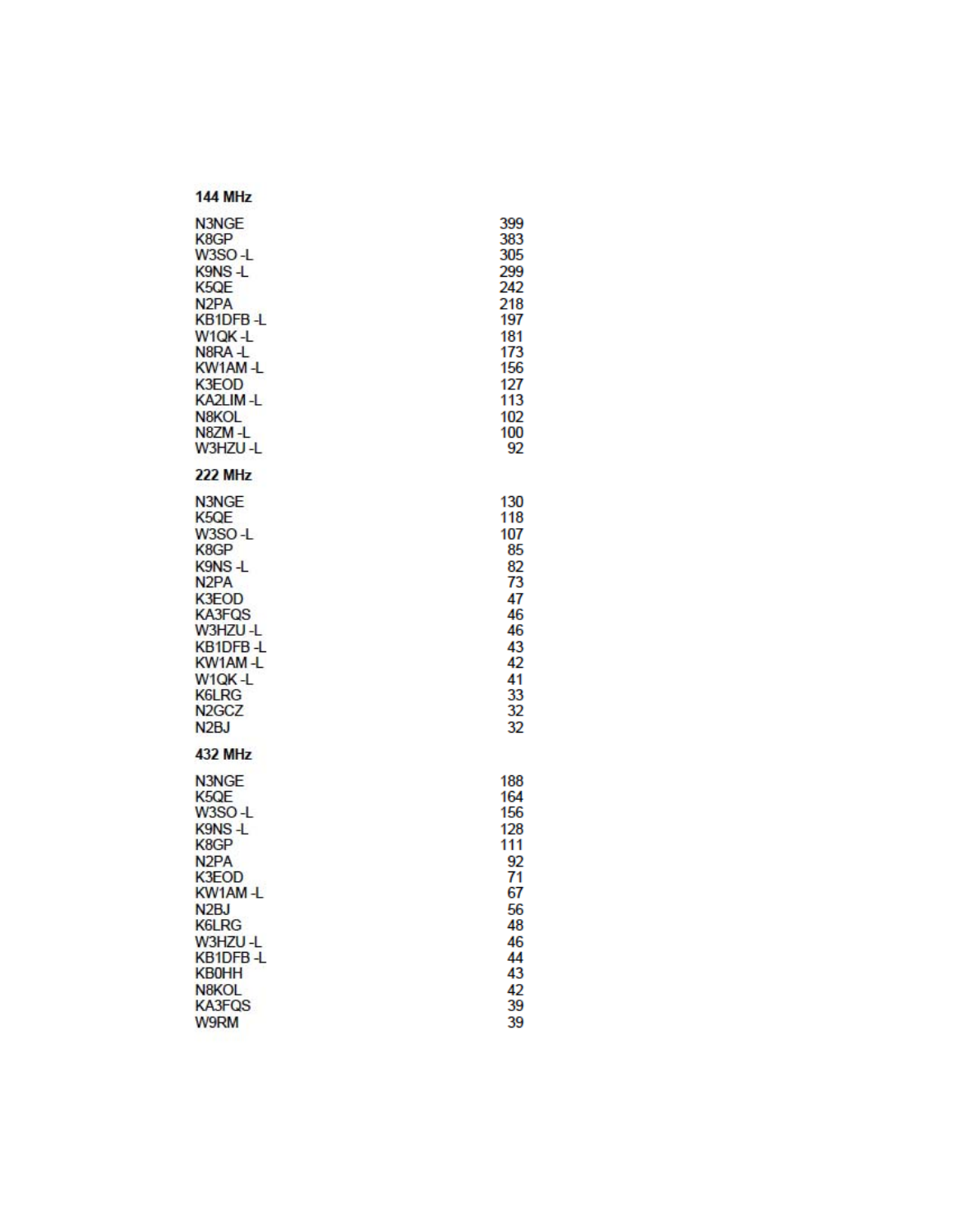| K5QE<br>N3NGE<br>K8GP<br>K3EOD<br>N <sub>2</sub> PA<br><b>KA3FQS</b><br>AG4V<br>N4JQQ<br>N <sub>2</sub> BJ<br><b>WB1CMG-L</b><br>N <sub>2</sub> G <sub>C</sub> Z<br>W3KWH<br>KI6MPQ<br>W1AIM<br><b>WOEEA</b><br><b>KB0HH</b> | 74<br>47<br>30<br>24<br>18<br>14<br>8<br>7<br>6<br>6<br>332222                     |
|------------------------------------------------------------------------------------------------------------------------------------------------------------------------------------------------------------------------------|------------------------------------------------------------------------------------|
| <b>1296 MHz</b>                                                                                                                                                                                                              |                                                                                    |
| K5QE<br>N3NGE<br>K8GP<br>K3EOD<br>N <sub>2</sub> PA<br><b>KA3FQS</b><br>AG4V<br>N <sub>2</sub> GC <sub>Z</sub><br>N <sub>2</sub> BJ<br>N4JQQ<br>K6LRG<br>KI6MPQ<br>WD4OAR-L<br>N8KOL<br>W3KWH                                | 59<br>57<br>36<br>25<br>17<br>15<br>13<br>11<br>11<br>11<br>11<br>9<br>8<br>7<br>6 |
| <b>Single Operator Portable</b><br>50 MHz                                                                                                                                                                                    |                                                                                    |
| <b>W6DWI</b><br>KQ6EE<br><b>WA7MLD</b><br><b>KA1LMR</b><br>N <sub>0</sub> JK<br>NN <sub>4</sub> AA<br><b>K6RM</b><br>WA4A                                                                                                    | 24<br>14<br>10<br>9<br>6<br>4<br>1<br>1                                            |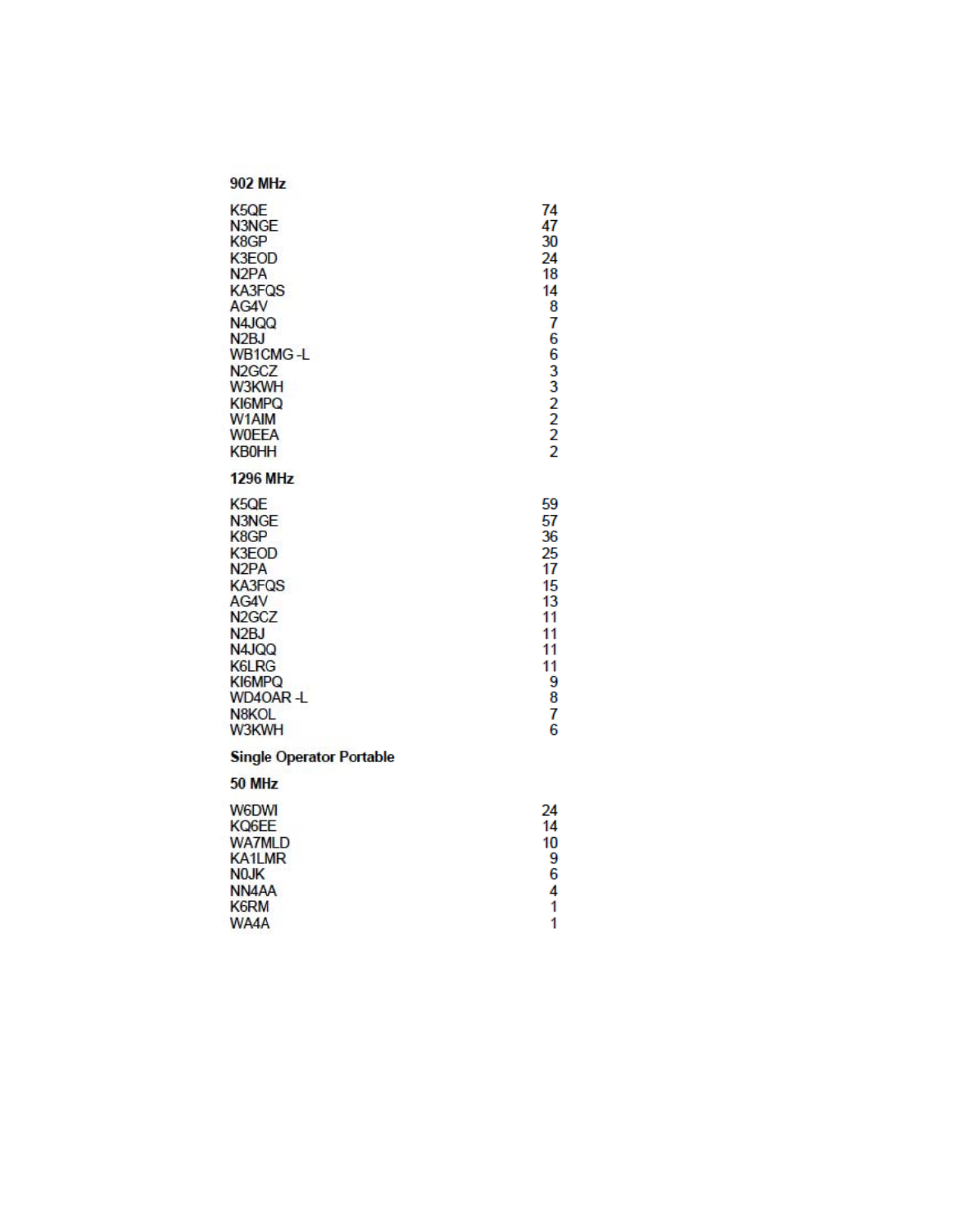#### **144 MHz** 52<br>30<br>22 **W6DWI** KQ6EE NN<sub>4</sub>AA  $\frac{12}{9}$ **WA7MLD** W<sub>2</sub>M<sub>C</sub> 8 **KC2JRQ KA1LMR** 6 K3EGE 65542221 **WB0IWG KB2AYU** N<sub>2NRD</sub> **NOJK** N3EXA WA4A N3AWS **222 MHz W6DWI**  $17$  $\begin{array}{c} 12 \\ 7 \\ 6 \end{array}$ KQ6EE K3EGE **KB2AYU** N<sub>2NRD</sub> 5<br>5<br>5 **KA1LMR** N3EXA KC2JRQ<br>WA7MLD 1 1 **432 MHz** W6DWI 21 KQ6EE 16 NN<sub>4</sub>AA 14 K3EGE 6 **KA1LMR**  $\frac{5}{5}$ **KB2AYU** N<sub>2NRD</sub> 4 WA4A 1 N3EXA 1 **KC2JRQ** 1 **902 MHz** 3 N3EXA  $\overline{2}$ K3EGE **1296 MHz** W6DWI 4 KQ6EE 1 -L denotes Limited Multioperator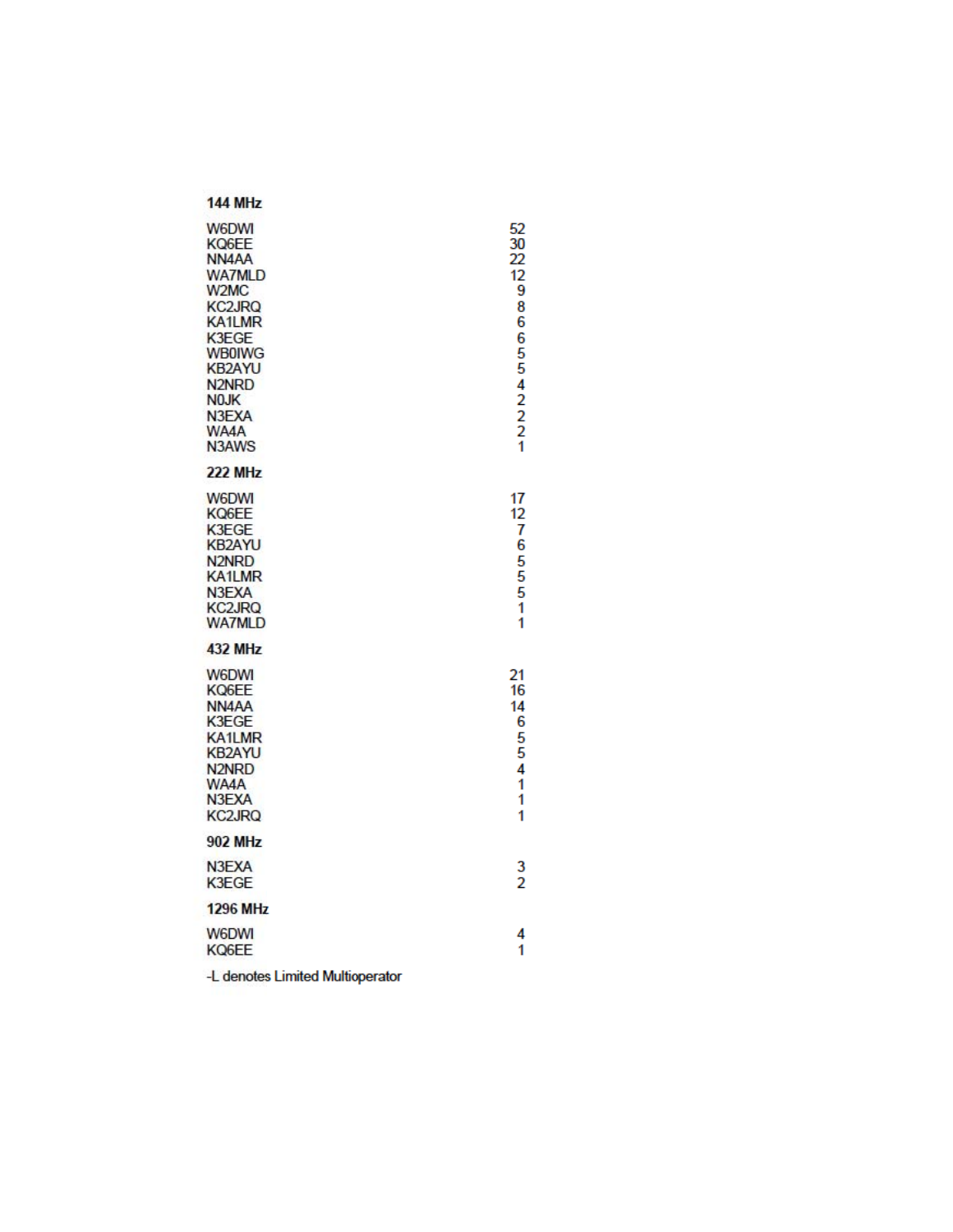# **Multiplier Leaders By Band**

| <b>Single Operator Low Power</b> |  |
|----------------------------------|--|
| <i></i>                          |  |

| 50 MHz                         |    |
|--------------------------------|----|
| <b>K2DRH</b>                   | 53 |
| WD4MGB                         | 40 |
| K2DEL (WA2SEI, op)             | 38 |
| N <sub>1</sub> DPM             | 34 |
| N <sub>4</sub> BP              | 32 |
| W4TAAVE3                       | 32 |
| W4MAY                          | 32 |
| AC <sub>2</sub> AA             | 29 |
| K8ZES                          | 28 |
| WA3EOO                         | 27 |
| <b>WA3NUF</b>                  | 27 |
| WA3QPX                         | 26 |
| N <sub>3II</sub>               | 26 |
| K <sub>1</sub> K <sub>G</sub>  | 26 |
| N <sub>2LIV</sub>              | 25 |
| K <sub>5</sub> M <sub>A</sub>  | 25 |
| <b>144 MHz</b>                 |    |
| <b>K2DRH</b>                   | 48 |
| K4EQH                          | 31 |
| N <sub>4</sub> QW <sub>Z</sub> | 29 |
| <b>VE3DXP</b>                  | 26 |
| N <sub>1</sub> DPM             | 25 |
| <b>WB0NQD</b>                  | 25 |
| WA3EOQ                         | 24 |
| <b>WA3NUF</b>                  | 24 |
| WB5ZDP                         | 23 |
| K8ZES                          | 23 |
| K1KG                           | 22 |
| K <sub>5</sub> MA              | 21 |
| WB <sub>2</sub> CUT            | 21 |
| WZ8T                           | 21 |
| N <sub>9</sub> OB <sub>B</sub> | 21 |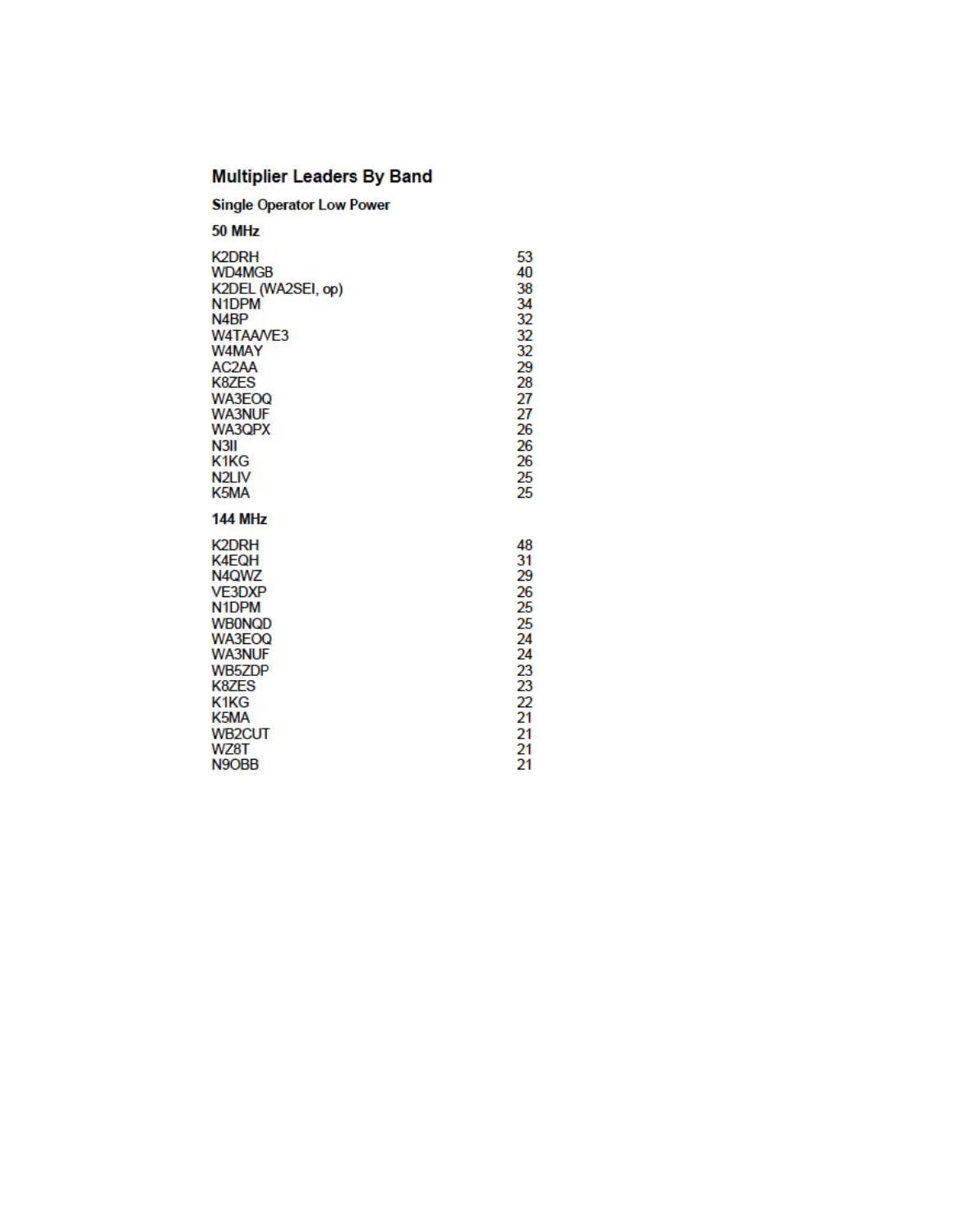| <b>K2DRH</b><br>N4QWZ<br><b>WA3NUF</b><br>N <sub>1</sub> DPM<br>K5MA<br><b>WB2SIH</b><br>WZ8T<br>WA3EOQ<br>K1KG<br>K8ZES<br>AF1T<br>N3RG<br><b>NOVZJ</b><br>N <sub>8</sub> BI<br>N <sub>2LIV</sub>                                          | 27<br>21<br>21<br>17<br>16<br>16<br>15<br>15<br>15<br>14<br>14<br>13<br>13<br>13<br>13             |
|---------------------------------------------------------------------------------------------------------------------------------------------------------------------------------------------------------------------------------------------|----------------------------------------------------------------------------------------------------|
| <b>432 MHz</b>                                                                                                                                                                                                                              |                                                                                                    |
| <b>K2DRH</b><br>N4QWZ<br><b>WA3NUF</b><br><b>WB5ZDP</b><br>N <sub>1</sub> DPM<br><b>N0KP</b><br><b>WB0NQD</b><br>N8BI<br>WA3EOQ<br>K <sub>5</sub> MA<br>WZ8T<br><b>WB2SIH</b><br>K1KG<br>N <sub>2LIV</sub><br>K8ZES<br><b>W4SHG</b><br>AF1T | 34<br>26<br>21<br>17<br>17<br>16<br>16<br>16<br>16<br>15<br>15<br>15<br>15<br>15<br>14<br>14<br>14 |
| <b>902 MHz</b>                                                                                                                                                                                                                              |                                                                                                    |
| <b>K2DRH</b><br><b>WB5ZDP</b><br>N <sub>1</sub> DPM<br><b>WB2SIH</b><br><b>WA3NUF</b><br>W3SZ<br>WA3QPX<br>WA3GFZ<br>N <sub>2</sub> LIV<br><b>NOKP</b><br>WA3EOQ<br>AF1T<br><b>W4SHG</b><br><b>VE3SMA</b><br>W1FKF<br>KF8QL                 | 14<br>11<br>10<br>9<br>9<br>8<br>7<br>6<br>6<br>5<br>5<br>5<br>4<br>4<br>4<br>4                    |
|                                                                                                                                                                                                                                             |                                                                                                    |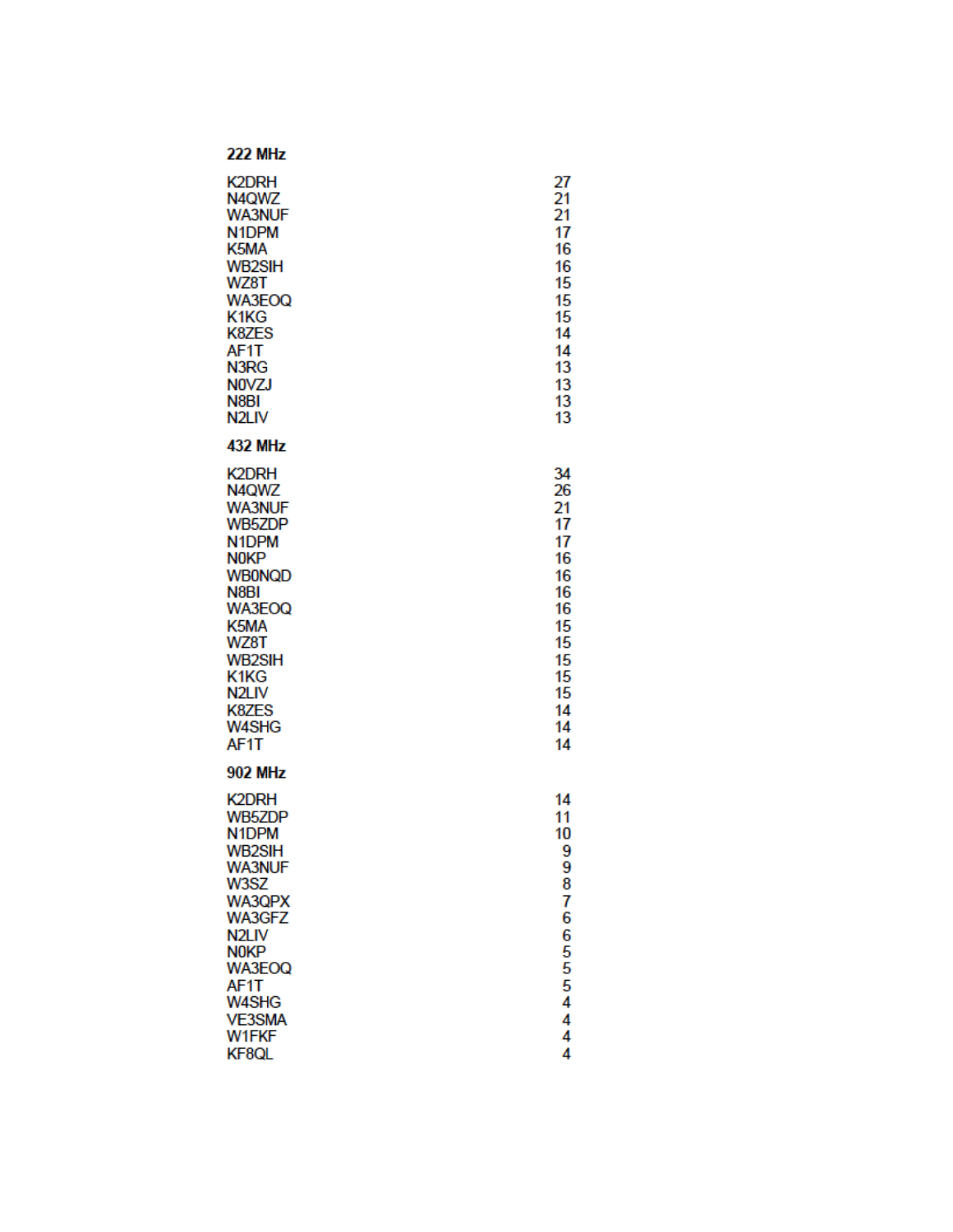| <b>1296 MHz</b>                    |          |
|------------------------------------|----------|
| <b>K2DRH</b><br>N <sub>1</sub> DPM | 19<br>10 |
| WB5ZDP                             | 10       |
| <b>WA3NUF</b>                      | 9        |
| <b>WB2SIH</b>                      | 9        |
| <b>N4TUT</b>                       | 8        |
| WA3EOQ                             | 8        |
| N <sub>2</sub> L <sub>IV</sub>     | 8        |
| W3SZ                               | 8        |
| WA3GFZ                             | 7        |
| <b>K6TSK</b>                       | 7<br>7   |
| K8ZES<br>WA3QPX                    | 7        |
| <b>W4SHG</b>                       | 6        |
| K <sub>2</sub> DH                  | 6        |
| N4QWZ                              | 6        |
| <b>NOKP</b>                        | 6        |
| <b>Single Operator High Power</b>  |          |
| 50 MHz                             |          |
| K <sub>1</sub> TOL                 | 60       |
| WA2FGK (K2LNS, op)                 | 50       |
| K <sub>1</sub> T <sub>EO</sub>     | 50       |
| W <sub>2FU</sub>                   | 49       |
| K <sub>1</sub> RZ                  | 45       |
| W4HY<br>WZ1V                       | 39<br>38 |
| <b>K3TUF</b>                       | 37       |
| K9HUY                              | 36       |
| WA1T                               | 35       |
| K <sub>1</sub> JT                  | 34       |
| NJ <sub>2</sub> F                  | 32       |
| <b>W0RSJ</b>                       | 30       |
|                                    |          |
| WB2RVX                             | 30       |
| N3HBX<br>K <sub>4</sub> Q          | 30<br>30 |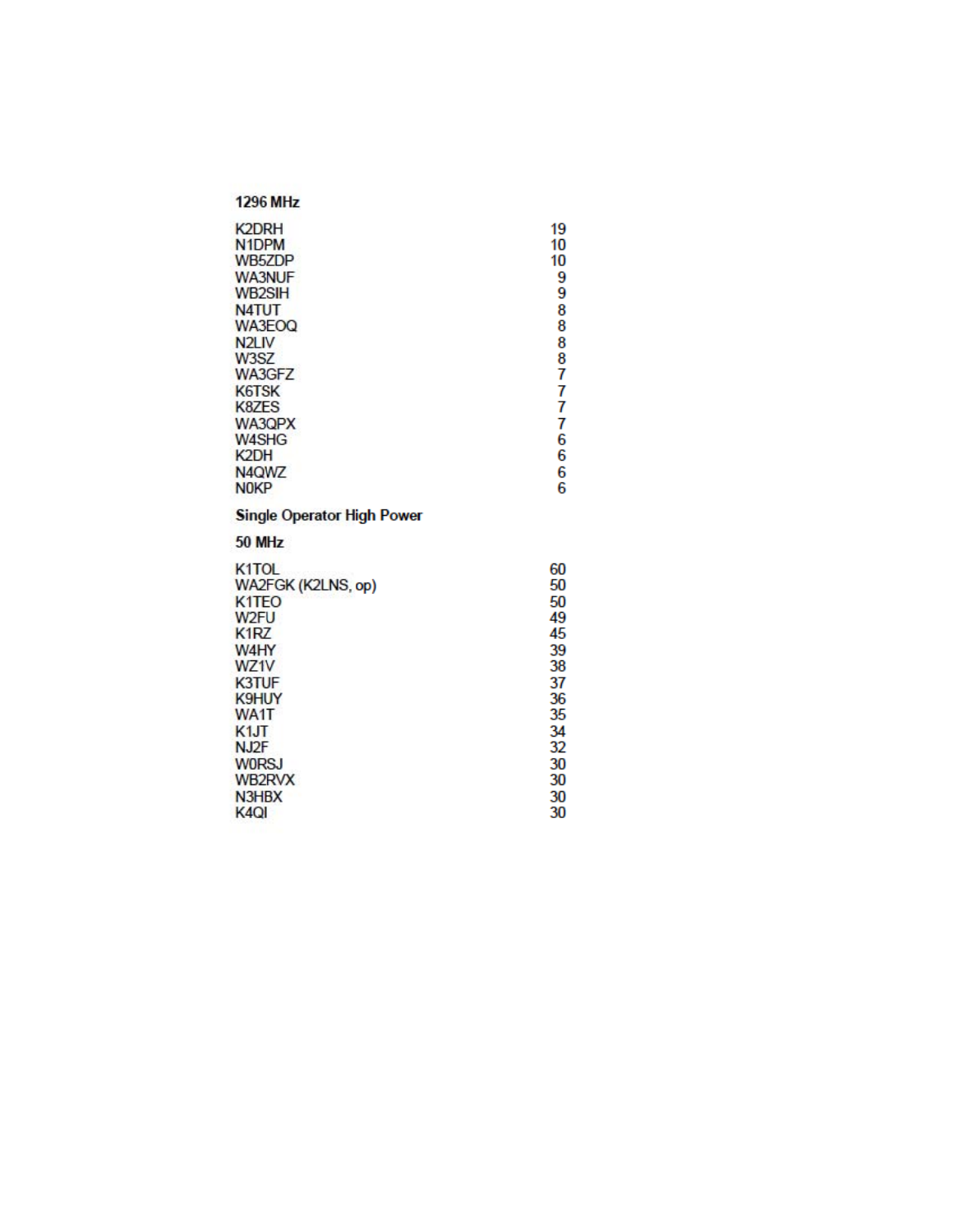| <b>144 MHz</b> |
|----------------|

| K1JT                           | 61 |
|--------------------------------|----|
| K <sub>1</sub> T <sub>EO</sub> | 45 |
| K <sub>4</sub> QI              | 39 |
| WA2FGK (K2LNS, op)             | 39 |
| K <sub>1</sub> R <sub>Z</sub>  | 34 |
| <b>K3TUF</b>                   | 34 |
| <b>KC2NRU</b>                  | 33 |
| WZ1V                           | 32 |
| N3HBX                          | 31 |
| W4WA                           | 29 |
| K9EA                           | 29 |
| W <sub>2</sub> KV              | 28 |
| KB8U                           | 27 |
| <b>KN4SM</b>                   | 25 |
| W5MRB                          | 24 |
| W9GA                           | 24 |
| K9MK                           | 24 |
| <b>222 MHz</b>                 |    |
| K <sub>1</sub> T <sub>EO</sub> | 35 |
| WA2FGK (K2LNS, op)             | 29 |
| <b>K3TUF</b>                   | 28 |
| WZ1V                           | 24 |
| K <sub>1</sub> R <sub>Z</sub>  | 23 |
| K <sub>4</sub> QI              | 20 |
| K9EA                           | 19 |
| <b>KB9TLV</b>                  | 19 |
| KB8U                           | 19 |
| W4WA                           | 18 |
| K9MK                           | 17 |
| K8MD                           | 17 |
| VE3ZV                          | 17 |
| N3HBX                          | 17 |
| W9GA                           | 16 |
| <b>K3DNE</b>                   | 16 |
| <b>W07Q</b>                    | 16 |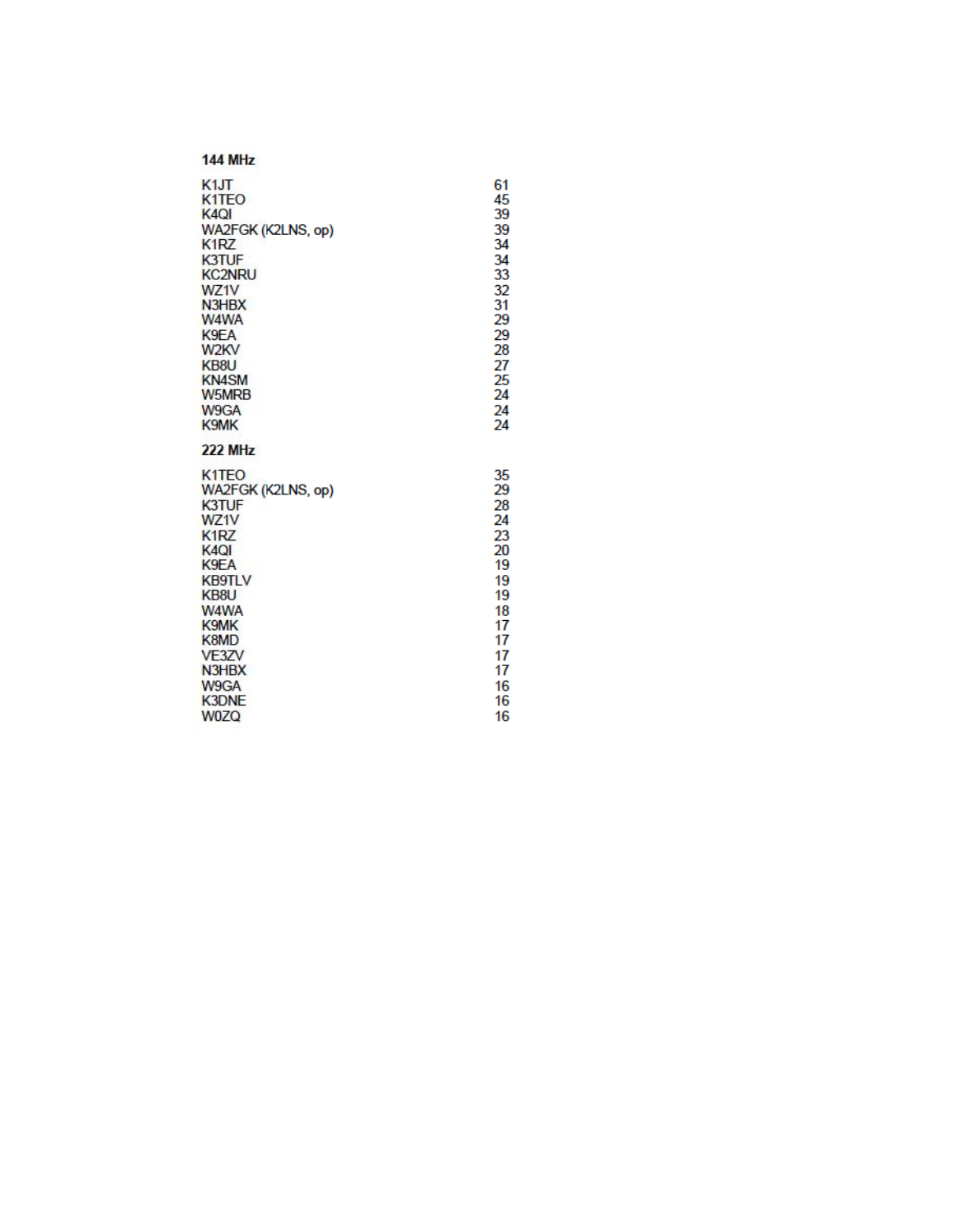| K <sub>1</sub> TEO                                                                                                                                                                                                                                                 | 36                                                                          |
|--------------------------------------------------------------------------------------------------------------------------------------------------------------------------------------------------------------------------------------------------------------------|-----------------------------------------------------------------------------|
| WA2FGK (K2LNS, op)                                                                                                                                                                                                                                                 | 31                                                                          |
| K <sub>4Q</sub>                                                                                                                                                                                                                                                    | 28                                                                          |
| <b>K3TUF</b>                                                                                                                                                                                                                                                       | 27                                                                          |
| K <sub>1</sub> RZ                                                                                                                                                                                                                                                  | 26                                                                          |
| W4WA                                                                                                                                                                                                                                                               | 22                                                                          |
| WZ1V                                                                                                                                                                                                                                                               | 21                                                                          |
| N3HBX                                                                                                                                                                                                                                                              | 21                                                                          |
| K9EA                                                                                                                                                                                                                                                               | 21                                                                          |
| <b>KB9TLV</b>                                                                                                                                                                                                                                                      | 20                                                                          |
| W9GA                                                                                                                                                                                                                                                               | 20                                                                          |
| <b>K3DNE</b>                                                                                                                                                                                                                                                       | 18                                                                          |
| <b>KN4SM</b>                                                                                                                                                                                                                                                       | 18                                                                          |
| K8MD                                                                                                                                                                                                                                                               | 18                                                                          |
| KB8U                                                                                                                                                                                                                                                               | 17                                                                          |
| VE3ZV                                                                                                                                                                                                                                                              | 17                                                                          |
| <b>KC2NRU</b>                                                                                                                                                                                                                                                      | 17                                                                          |
| <b>W4ZRZ</b>                                                                                                                                                                                                                                                       | 17                                                                          |
| <b>902 MHz</b><br>WA2FGK (K2LNS, op)<br>K <sub>1</sub> T <sub>EO</sub><br><b>W0ZQ</b><br>WZ1V<br><b>K3TUF</b><br><b>K3DNE</b><br><b>WB2RVX</b><br>KA5BOU<br><b>WORSJ</b><br>N <sub>2GHR</sub><br><b>KE2N</b><br>VE3ZV<br>K9MK<br>W <sub>2</sub> SJ<br><b>KØVXM</b> | 17<br>15<br>12<br>11<br>9<br>9<br>9<br>9<br>8<br>8<br>8<br>7<br>7<br>7<br>7 |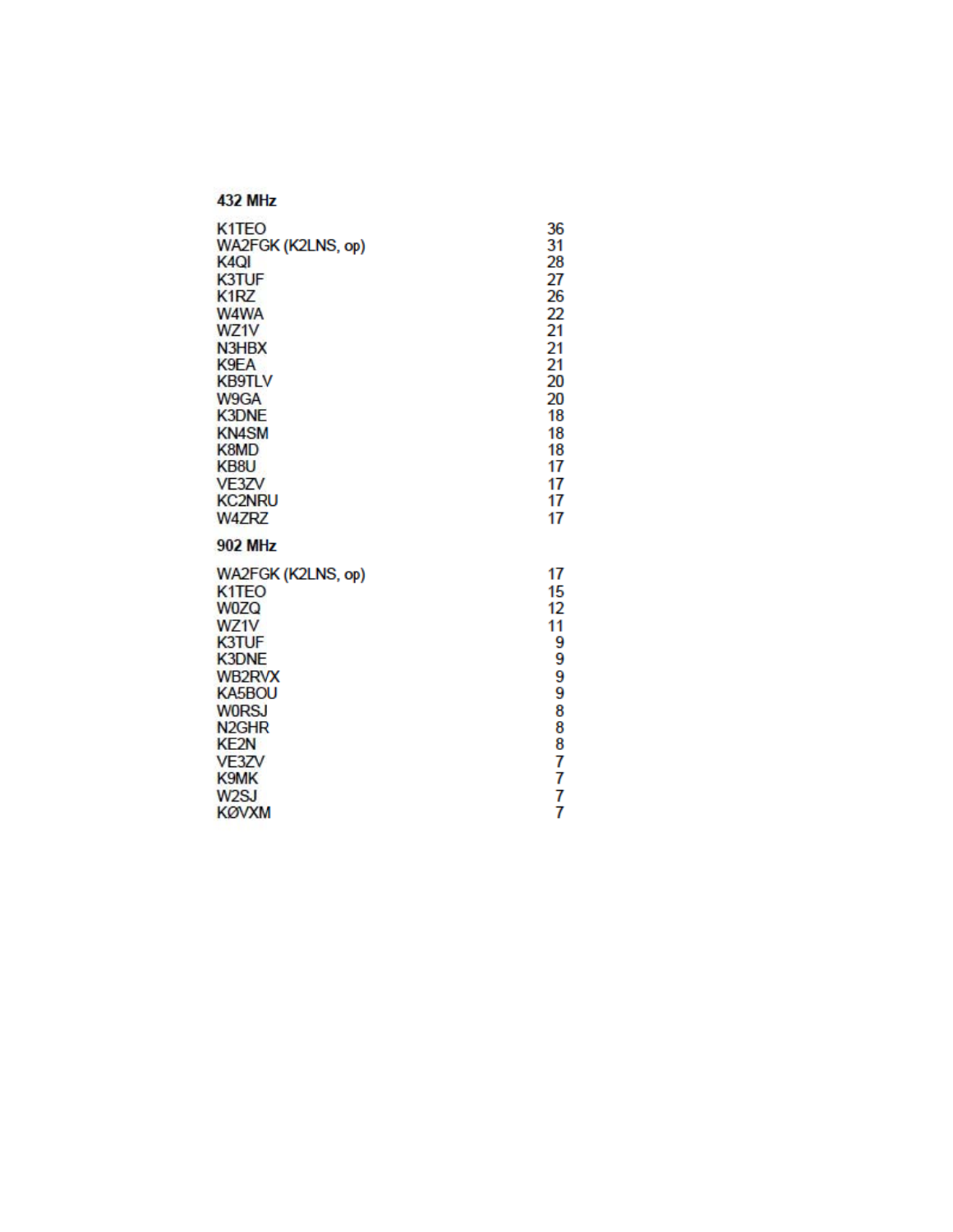| K <sub>1</sub> TEO<br>WA2FGK (K2LNS, op)<br>K1RZ<br><b>W0ZQ</b><br><b>K3TUF</b><br>W4WA<br>K <sub>4</sub> QI<br>WZ1V<br>K9MK<br>N <sub>2GHR</sub><br><b>K3DNE</b><br><b>VA7MM</b><br>KA5BOU<br><b>W4ZRZ</b><br>WB2RVX<br>K9EA<br><b>KØVXM</b> | 18<br>18<br>14<br>12<br>12<br>12<br>11<br>11<br>10<br>10<br>10<br>10<br>9<br>9<br>9<br>9<br>9 |
|-----------------------------------------------------------------------------------------------------------------------------------------------------------------------------------------------------------------------------------------------|-----------------------------------------------------------------------------------------------|
| <b>Single Operator Portable</b>                                                                                                                                                                                                               |                                                                                               |
| 50 MHz                                                                                                                                                                                                                                        |                                                                                               |
| <b>W6DWI</b><br><b>NOJK</b><br><b>KA1LMR</b><br><b>WA7MLD</b><br>KQ6EE<br>NN <sub>4</sub> AA<br>WA4A<br><b>K6RM</b>                                                                                                                           | 9<br>5<br>$433$<br>$21$<br>1                                                                  |
| <b>144 MHz</b>                                                                                                                                                                                                                                |                                                                                               |
| <b>W6DWI</b><br>NN <sub>4</sub> AA<br>KQ6EE<br><b>WB0IWG</b><br>W <sub>2</sub> M <sub>C</sub><br><b>WA7MLD</b><br><b>KA1LMR</b><br><b>NOJK</b><br>N3EXA<br>K3EGE<br><b>KB2AYU</b><br><b>KC2JRQ</b><br>N <sub>2NRD</sub><br>N3AWS<br>WA4A      | 11<br>9<br>54332222221<br>1                                                                   |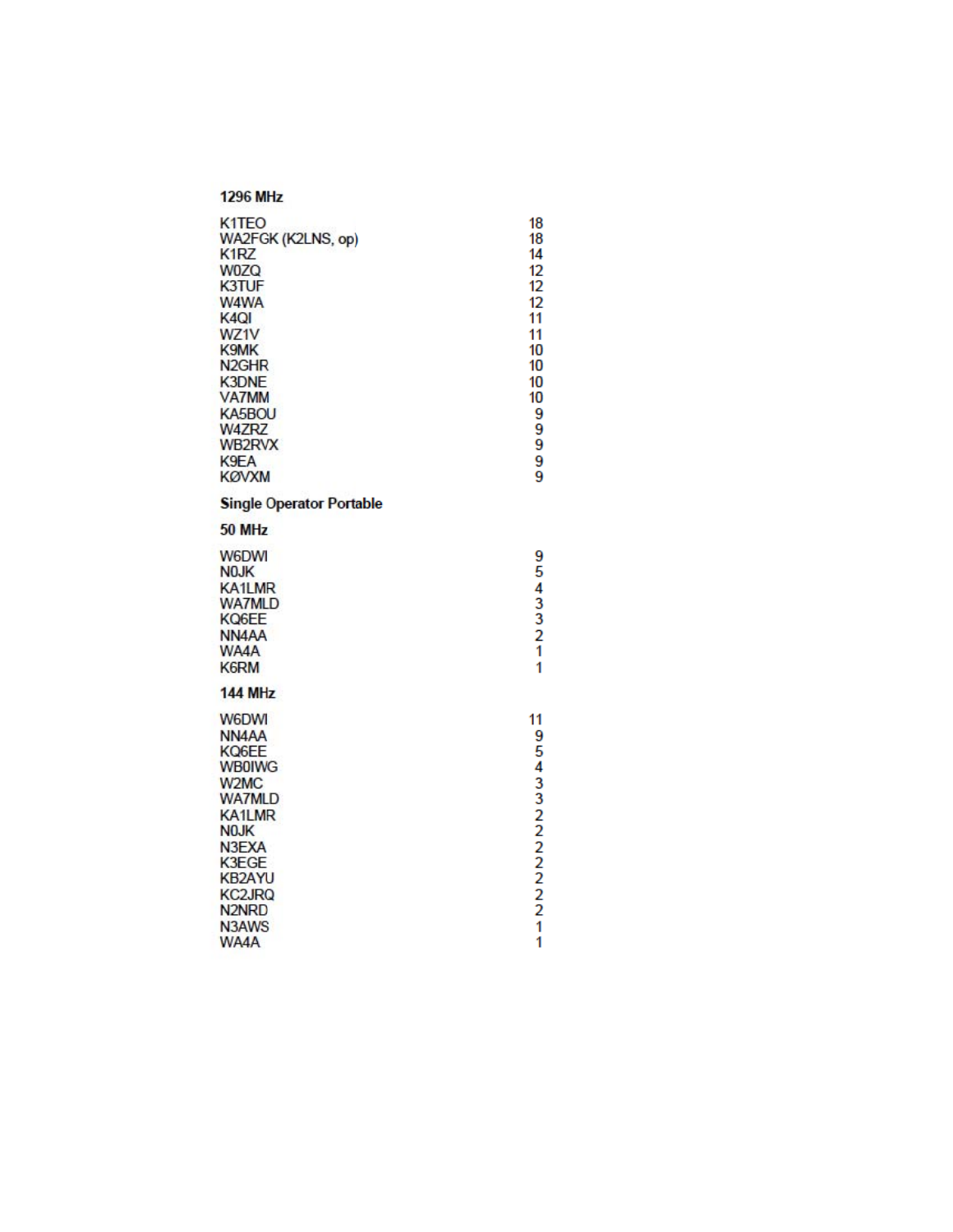#### **222 MHz W6DWI** 84222221 KQ6EE N3EXA **KB2AYU** K3EGE **KA1LMR** N<sub>2NRD</sub> **WA7MLD KC2JRQ** 1 **432 MHz** NN<sub>4</sub>AA 87322221 **W6DWI** KQ6EE K3EGE **KA1LMR** N2NRD<br>KB2AYU<br>N3EXA WA4A 1 **KC2JRQ** 1 **902 MHz** K3EGE 1 N3EXA 1 **1296 MHz** W6DWI  $\mathbf{1}$ KQ6EE 1 Multioperator 50 MHz K9NS-L 66 63<br>59<br>56 N3NGE K<sub>5QE</sub> W3SO-L 52<br>52<br>39 N<sub>2</sub>PA K8GP KA2LIM-L 34<br>33<br>30<br>27<br>26 KW1AM-L **W9RM** K3EOD KB1DFB-L W1QK-L N8ZM-L 26 N8KOL 24 KR7O-L 24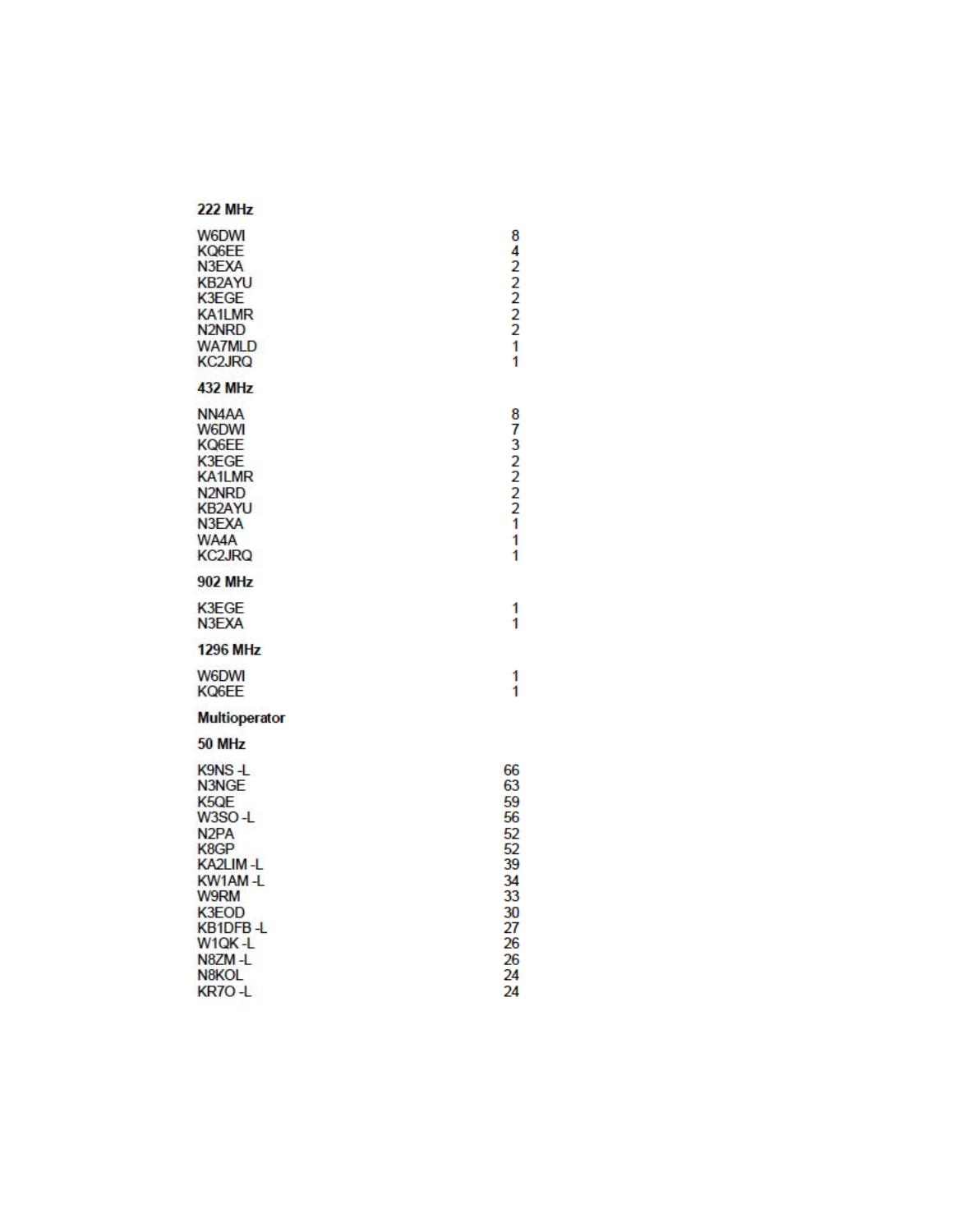| <b>144 MHz</b>                 |    |
|--------------------------------|----|
| K9NS L                         | 59 |
| K <sub>5</sub> QE              | 58 |
| W3SO-L                         | 56 |
| K8GP                           | 48 |
| N3NGE                          | 45 |
| N <sub>2</sub> PA              | 41 |
| N8ZM-L                         | 34 |
| KA2LIM-L                       | 32 |
| <b>KB0HH</b>                   | 31 |
| <b>W9RM</b>                    | 30 |
| N8KOL                          | 29 |
| N8RA-L                         | 28 |
| W1QK-L                         | 24 |
| KB1DFB-L                       | 23 |
| <b>K3EOD</b>                   | 23 |
| <b>222 MHz</b>                 |    |
| W3SO-L                         | 37 |
| K <sub>5</sub> QE              | 33 |
| K9NS-L                         | 32 |
| N <sub>2</sub> PA              | 31 |
| N3NGE                          | 30 |
| K8GP                           | 25 |
| N8KOL                          | 23 |
| K3EOD                          | 16 |
| N8ZM-L                         | 15 |
| KW1AM-L                        | 14 |
| KB1DFB-L                       | 14 |
| <b>KB0HH</b>                   | 13 |
| N <sub>1</sub> JEZ-L           | 13 |
| W3KWH                          | 13 |
| W1QK-L                         | 13 |
| N <sub>2</sub> GC <sub>Z</sub> | 13 |
| W3HZU-L                        | 13 |
| <b>432 MHz</b>                 |    |
| W3SO-L                         | 43 |
| K5QE                           | 40 |
| N3NGE                          | 36 |
| K9NS-L                         | 36 |
| N <sub>2</sub> PA              | 29 |
| K8GP                           | 22 |
| N8KOL                          | 20 |
| <b>KB0HH</b>                   | 19 |
| N8ZM-L                         | 17 |
| W9RM                           | 16 |
| W3KWH                          | 15 |
| K3EOD                          | 15 |
| KW1AM-L                        | 14 |
| KA2LIM-L                       | 14 |
| AG4V                           | 14 |
| N <sub>2</sub> BJ              | 14 |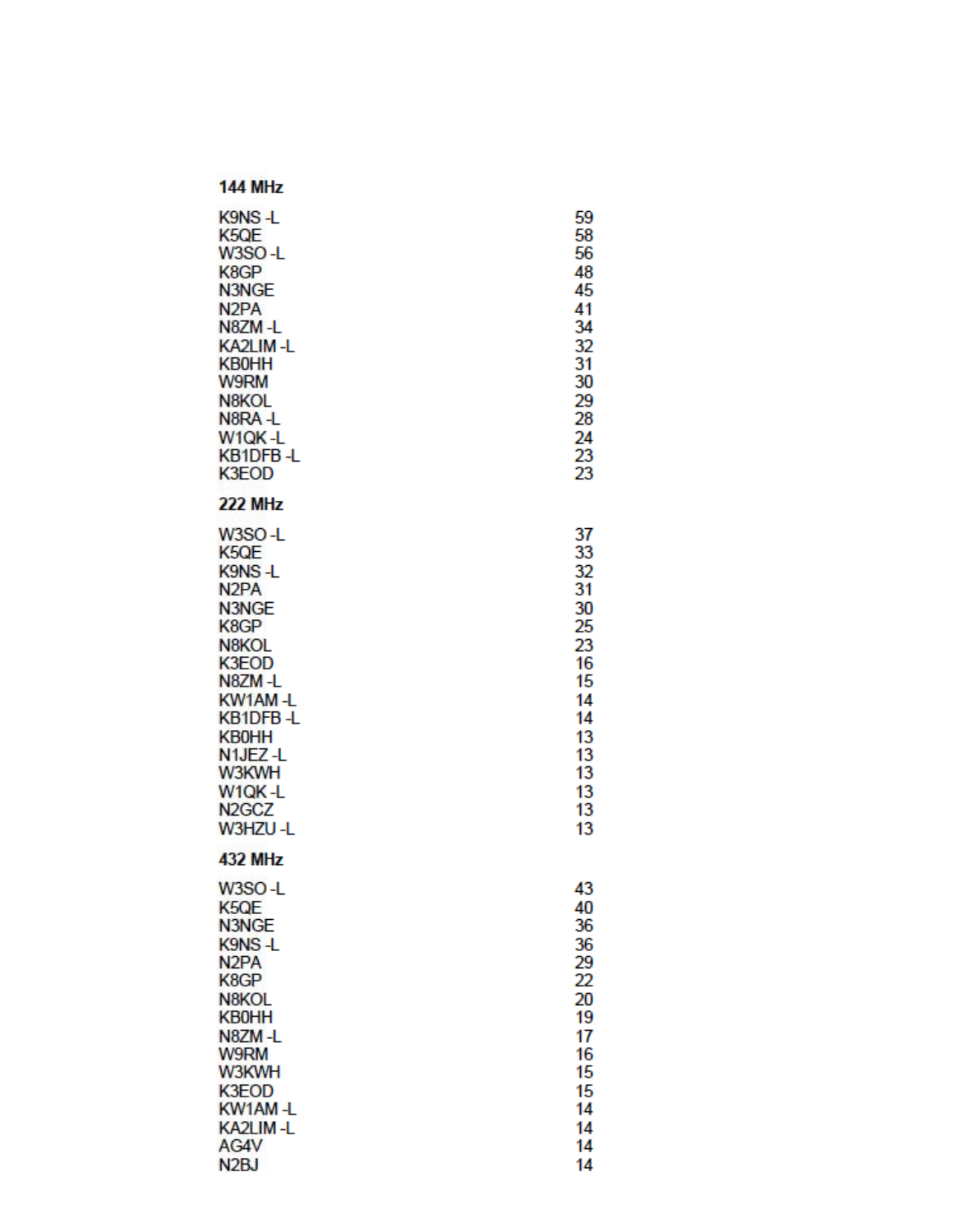| K <sub>5</sub> QE<br>N <sub>2</sub> PA<br>K8GP<br>N3NGE<br>K3EOD<br>AG4V<br>N4JQQ<br>N <sub>2</sub> BJ<br>W3KWH<br>N <sub>2</sub> GC <sub>Z</sub><br><b>WB1CMG-L</b><br><b>KA3FQS</b><br><b>KB0HH</b><br><b>WOEEA</b><br>W1AIM         | 21<br>12<br>11<br>10<br>7<br>6<br>6<br>6<br>332222                               |
|----------------------------------------------------------------------------------------------------------------------------------------------------------------------------------------------------------------------------------------|----------------------------------------------------------------------------------|
| <b>1296 MHz</b>                                                                                                                                                                                                                        |                                                                                  |
| K <sub>5QE</sub><br>N3NGE<br>K8GP<br>N <sub>2</sub> PA<br><b>K3EOD</b><br>AG4V<br>N <sub>2</sub> BJ<br>N8KOL<br>N4JQQ<br>W3KWH<br><b>WD4OAR-L</b><br><b>KB0HH</b><br>N <sub>2</sub> GC <sub>Z</sub><br><b>KA3FQS</b><br>W6YX<br>KI6MPQ | 19<br>13<br>12<br>11<br>8<br>7<br>7<br>6<br>6<br>5<br>4<br>4<br>4<br>4<br>3<br>3 |

-L denotes Limited Multioperator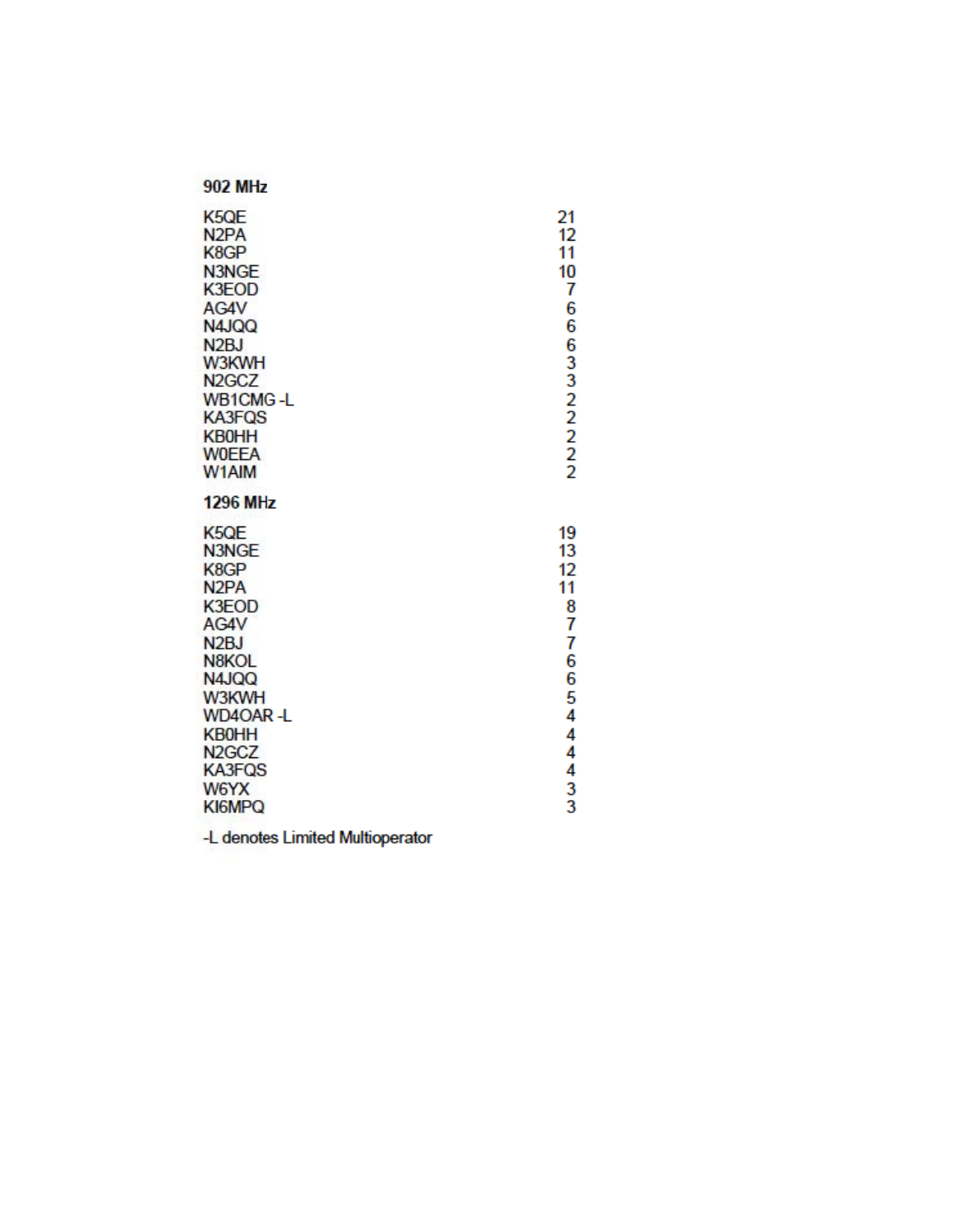# **2008 ARRL January VHF Sweepstakes**

2008 January VHF Affiliated Club Competition

| Unlimited<br>Club Name<br>Mt Airy VHF Radio Club                                                                                                                                                                                                                                                                                                                                                                                                                                                                                  | Score<br>2163226                                                                                                                                                        | Entries<br>63                                                                                                                    |
|-----------------------------------------------------------------------------------------------------------------------------------------------------------------------------------------------------------------------------------------------------------------------------------------------------------------------------------------------------------------------------------------------------------------------------------------------------------------------------------------------------------------------------------|-------------------------------------------------------------------------------------------------------------------------------------------------------------------------|----------------------------------------------------------------------------------------------------------------------------------|
| Medium<br>Club Name<br>North East Weak Signal Group<br>Potomac Valley Radio Club<br>North Texas Microwave Society<br>Rochester VHF Group<br>Murqas ARC<br>Society of Midwest Contesters<br>Northern Lights Radio Society<br>Roadrunners Microwave Group<br>Contest Club Ontario<br>Yankee Clipper Contest Club<br>Pacific Northwest VHF Society<br>Frankford Radio Club<br>Northern California Contest Club<br>Six Meter Club of Chicago<br>Mad River Radio Club<br>Grand Mesa Contesters of Colorado                             | Score<br>1059914<br>985655<br>667421<br>445391<br>284425<br>253707<br>141993<br>127673<br>69967<br>56954<br>51197<br>24663<br>24299<br>20129<br>19172<br>17381          | Entries<br>23<br>29<br>11<br>20<br>5<br>26<br>17<br>5<br>13<br>11<br>12<br>4<br>7<br>11<br>3<br>3                                |
| Local<br>Club Name<br>Mt Frank Contesters<br>Connecticut AM Society<br>Florida Weak Signal Society<br>Badger Contesters<br>Chippewa Valley VHF Contesters<br>Crawford County ARC<br>Nacogdoches ARC<br>Bergen ARA<br>Granite State ARA<br>Raritan Bay Radio Amateurs<br>Eastern Connecticut ARA<br>Dauberville DX Assn<br>Maui ARC<br>CTRI Contest Group<br>West Park Radiops<br>Eastern Panhandle ARC<br>10-70 Repeater Assn<br>Mobile Sixers Radio Club<br>Burlington County Radio Club<br>Portage County Amateur Radio Service | Score<br>214306<br>97036<br>83066<br>77970<br>51222<br>37378<br>20371<br>19999<br>17669<br>16750<br>8299<br>7490<br>5664<br>4781<br>3442<br>2455<br>1767<br>1130<br>642 | Entries<br>4<br>3<br>7<br>9<br>3<br>3<br>4<br>7<br>6<br>7<br>8972<br>5<br>4<br>3<br>3<br>3<br>3<br>3<br>$\overline{4}$<br>3<br>3 |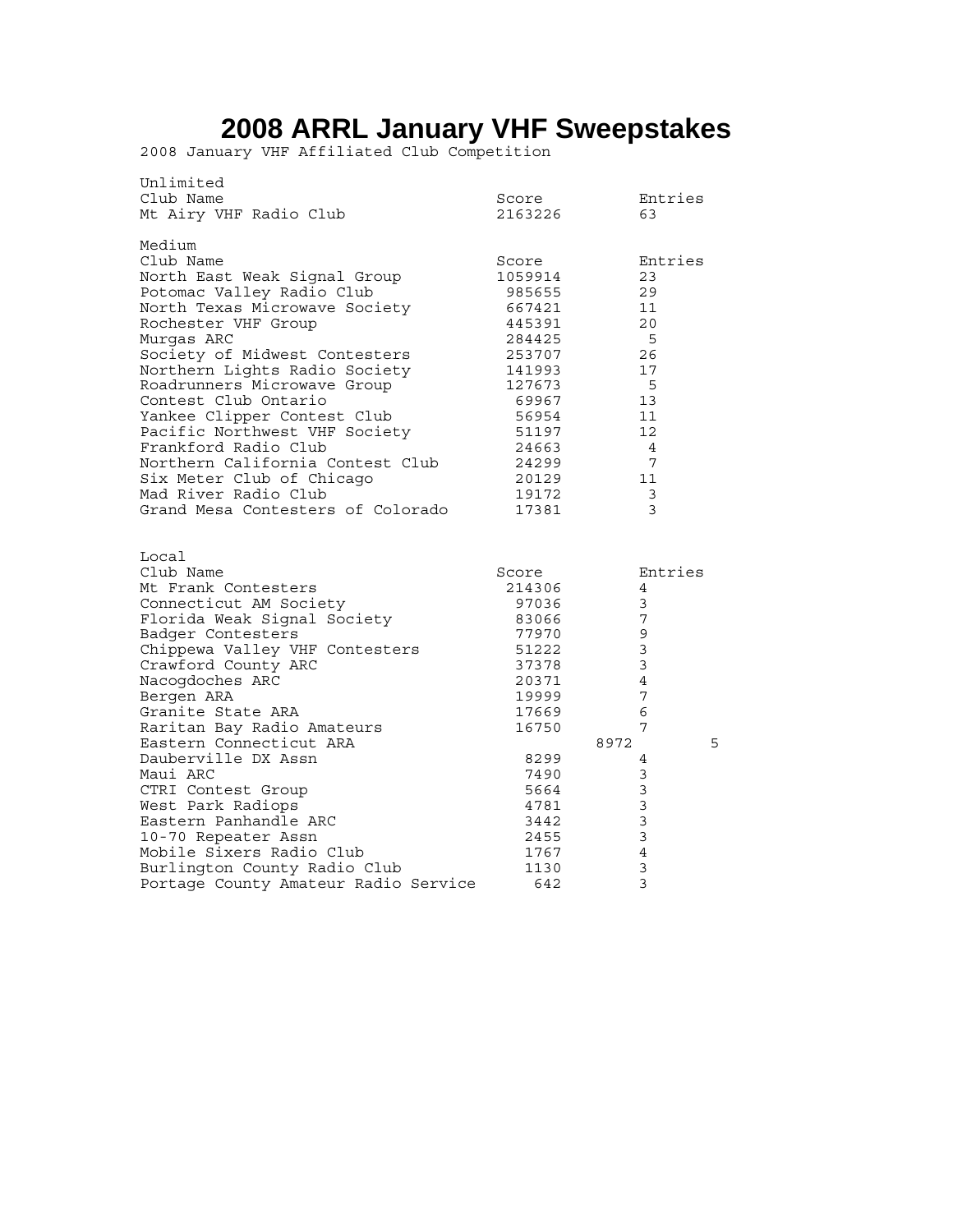# **2008 ARRL January VHF Sweepstakes**

Division Box

| Single Operator Low Power<br>Division<br>Atlantic<br>Canada<br>Central<br>Dakota<br>Delta<br>Great Lakes<br>Hudson<br>Midwest<br>New England<br>Northwestern<br>Pacific<br>Roanoke<br>Rocky Mountain<br>Southeastern<br>Southwestern<br>West Gulf  | Call<br>WA3NUF<br>VE3SMA<br>K2DRH<br>N0KP<br>N4QWZ<br>WZ8T<br>WB2SIH<br>WBONQD<br>N1DPM<br>W7DHC<br>WE6T<br>W4SHG<br>NJ7A<br>K2DEL<br>(WAZSET, op)<br>K6TSK<br>WB5ZDP | Score<br>158464<br>8888<br>163009<br>25690<br>31500<br>18075<br>57728<br>10653<br>88375<br>3125<br>15288<br>25125<br>1848<br>16359<br>7140<br>53489 |
|----------------------------------------------------------------------------------------------------------------------------------------------------------------------------------------------------------------------------------------------------|-----------------------------------------------------------------------------------------------------------------------------------------------------------------------|-----------------------------------------------------------------------------------------------------------------------------------------------------|
| Single Operator High Power<br>Division<br>Atlantic<br>Canada<br>Central<br>Dakota<br>Delta<br>Great Lakes<br>Hudson<br>Midwest<br>New England<br>Northwestern<br>Pacific<br>Roanoke<br>Rocky Mountain<br>Southeastern<br>Southwestern<br>West Gulf | Call<br>WA2FGK<br>(K2LNS, op)<br>VE3ZV<br>KB9TLV<br>W0ZO<br>W5MRB<br>K8MD<br>N2GHR<br>KM0T<br>K1TEO<br>N7EPD<br>KC6ZWT<br>K4QI<br>N0KE<br>KØVXM<br>N6KN<br>K9MK       | Score<br>257108<br>27753<br>41310<br>42432<br>9834<br>45360<br>49544<br>1<br>431100<br>16027<br>19604<br>50304<br>230<br>45720<br>16254<br>42930    |
| Limited Multioperator<br>Division<br>Atlantic<br>Central<br>Dakota<br>Delta<br>Great Lakes<br>Hudson<br>New England<br>Pacific<br>Roanoke<br>Rocky Mountain<br>Southeastern<br>West Gulf                                                           | Call<br>W3SO<br>K9NS<br><b>WOMR</b><br>WD4OAR<br>N8ZM<br>WA2VUN<br>KW1AM<br>KR70<br>KI4SNY<br>KE7DCJ<br>K4NGA<br>AB5GU                                                | Score<br>213696<br>190491<br>1184<br>11183<br>24564<br>2800<br>48555<br>10478<br>12446<br>209<br>3038<br>2449                                       |
| Multioperator<br>Division<br>Atlantic<br>Canada<br>Central<br>Delta                                                                                                                                                                                | Call<br>N3NGE<br>VE3LCA<br>N2BJ<br>AG4V                                                                                                                               | Score<br>545160<br>5952<br>28329<br>23760                                                                                                           |